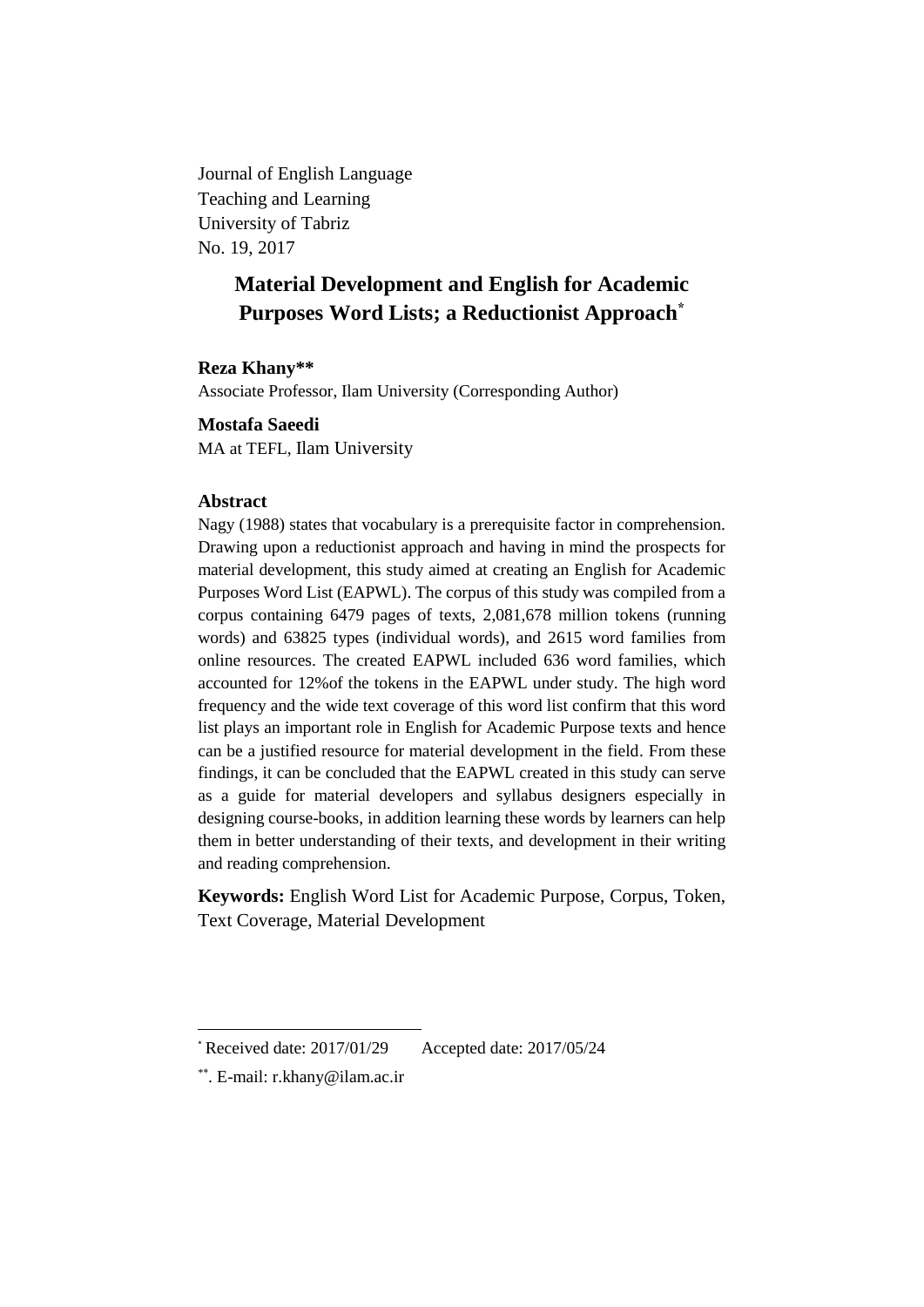#### **Introduction**

Vocabulary acquisition has long been considered an important component of learning a language(Coady, Magoto, Hubbard, Graney, &Mokhtari, 1993; Nation, 2001) because the descriptiveness, accuracy and quality of students' writing is directly related to his or her vocabularies knowledge(Read, 1998).Based on Nagy (1988) vocabulary is a prerequisite factor in comprehension. Research with second language learner by Hsueh and Nation (2000) and first language learners by Carver (1994) indicated that for unassisted reading at least 98 percent coverage of the running words is needed. Consequently, in order to be able to read the texts one must have vocabulary knowledge.

It is clear that in different stages of learning all words are not equally important and are not in the same frequency. Long and Doughty (2009) distinguished among four vocabulary levels: high-frequency, academic, technical, and low-frequency words. The high-frequency words are consisted of 2000 words of English cover between 80% and 90% of the running words in a text. This is Michael west's General Service List (GSL) of English words. According to Nation and Waring (1997), it is generally agreed that the beginners of English learning should focus on this list. Coxhead's (2000) Academic Word List, created for learners who wish to do academic study, consists of 570 word families that covers around 10% of the running words in academic list, around 4% of the running newspapers, and less than 2% of the running words in novels. Technical words are developed for learners who have very specific purposes. Technical vocabulary can come from highfrequency, academic, and low-frequency words. Low-frequency words are also need to be learned to reach an unassisted language use.

### **Literature review**

A close look at the previous studies revealed that there are number of studies conducted on the academic vocabulary within or across different fields of study (e.g. Laufer, 1988; Sutarsyah, et al., 1994; Laufer and Nation, 1999; Ming-Tzu and Nation, 2004; Coxhead, 2000; Nation, 2001a, 2001b; Wang et al., 2008; Martinez et al., 2009). A General Service List (GSL) was published by West (1953). This list consisted of words that covered 90% to 95% of the colloquial conversations and 80% to 85% of the English common texts. Nation (2001b) mentioned that the main fallacy of this word list was its inadequacy in covering the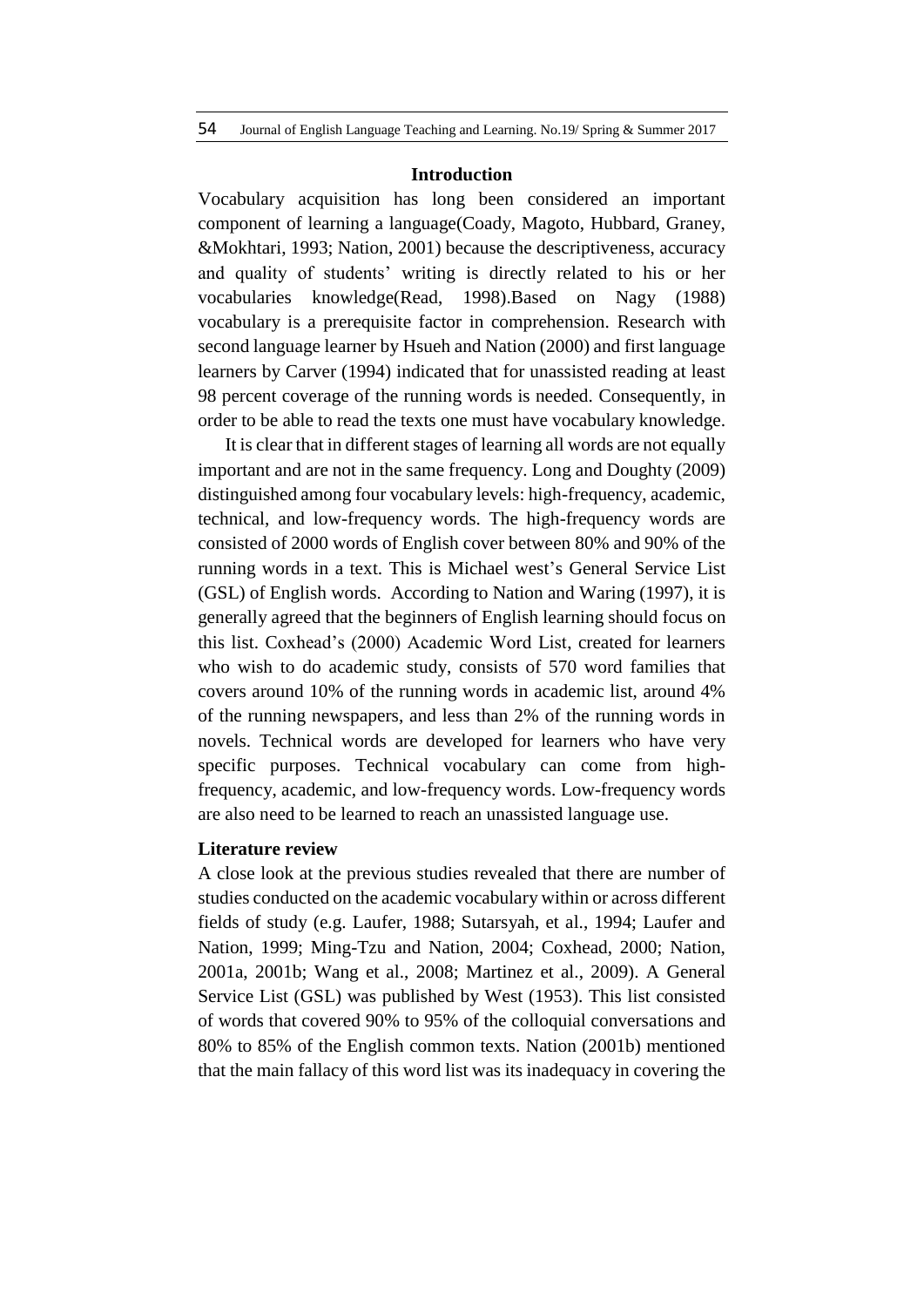unknown words in the texts. If we just focus on the GSL then every 5 words in the texts will have 1 unknown word Nation (2001b) agued.

A word list containing 500 most common words and 3200 frequently used words was developed by Campion and Elley (1971). The words in their list contained the words that students were likely to encounter in their university studies. Praninskas (1972), using a corpus of 272466 words from 10 university-level textbooks covering 10 academic disciplines, compiled the American University Word list. Another word list that was developed by Lynn's (1973) and Ghadessy's (1979) contains the words that the students had found difficult during their reading. Xue and Nation (1984) combined the four earlier word lists (Campion and Elley's, Praninskas's, Lynn's, and Ghadessy's) into the University Word List (UWL).Xue and Nation's purpose of setting up the UWL was to create a list of high frequency words for learners with academic purposes, so that these words can be taught and directly studied in the same way as the words from the GSL.

Academic word list (AWL), was developed by Coxhead (2000).The corpus of this study was 3.5 million running words that the texts of her corpus were selected from different academic journals and university textbooks in four main areas: arts, commerce, law and natural science. The AWL consists of 570 words families that accounted for almost 10% of the total words in her selected academic texts. In comparison with UWL, AWL included fewer word families but provides more text coverage and more consistent word selection criteria.

In addition to these discipline-crossing academic word lists, some researchers have focused on the academic vocabulary used in a single discipline. The assumption behind this is that there must be some unique features in the academic vocabulary across sub-disciplines of one discipline. A study was conducted by Lam (2001) in order to find the vocabulary problems that the students of computer science have in reading academic texts. She mentioned that the appearance of the academic vocabulary is semantically different when they appeared in general texts. She suggested that these lexical terms with information of frequency should be presented as a glossary of academic vocabulary. Khani and Tazik (2013) conducted a research that the focus of their research was developing an academic word list for the field of Applied Linguistics. The corpus of their study consisted of 240 research articles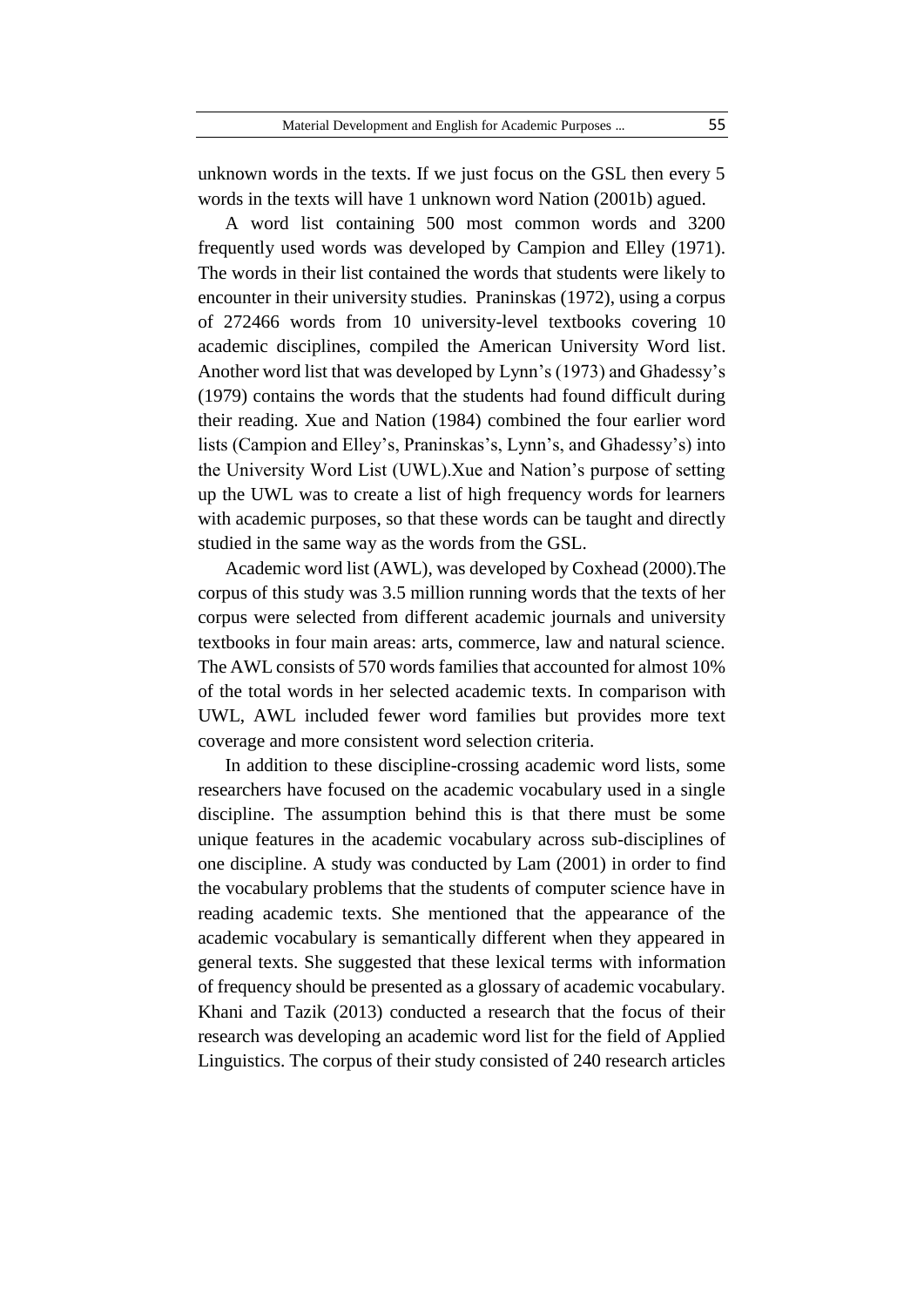(RAs) with 1553450 running words that the articles of their study derived from 12 journals published between 2000 and 2009 in the field of Applied Linguistics. They obtained 773 words. The criteria of their study included both frequency and range. The findings of their study indicated that about 74.12% of the academic words found in the corpus overlapped with the word types in AWL. Mudraya (2006) created the Student Engineering English Corpus (SEEC), including 2000000 running words. Different engineering textbooks from different discipline were selected. The result was an academic word list of 1200 word families for engineering students. These word families are frequently appeared in engineering textbooks regardless of the fields of specialization. In another study conducted by Wang et al (2008) using a written specialized corpus containing1093011 running words from 288 written texts of a single genre to create a Medical Academic Word List (MAWL).The result of their study was a 623 word families that formed the Medical Academic Word List.

Martinez et al., (2009) pointed out that the coverage of AWL (Coxhead, 2000) and GSL (West, 1953) is essential in academic settings, also new findings (Hyland, 2002) emphasizes the importance of establishing new word lists for the texts of ESP and EAP. Consequently, this study tried to establish an English for Academic Purposes Word List (EAPWL)

### **2. Methodology**

# **2.1. Corpus establishment**

The establishment of the corpus involved gathering each text in electronic form, removing its bibliography, diagrams, references, and counting its words. The resulting corpus contained 6479 pages of texts containing 2,081,678 tokens (running words) and 63825types (individual words), and2615 word families. Although there are different divisions of sciences, in this study the corpus was divided into four science areas including: social science, natural science, formal science, and applied science. Each science area consisted of 4 subject-areas and each subject-area approximately consisted of 40 articles. The total articles of this study were 640.Table 1 shows the included information of this study.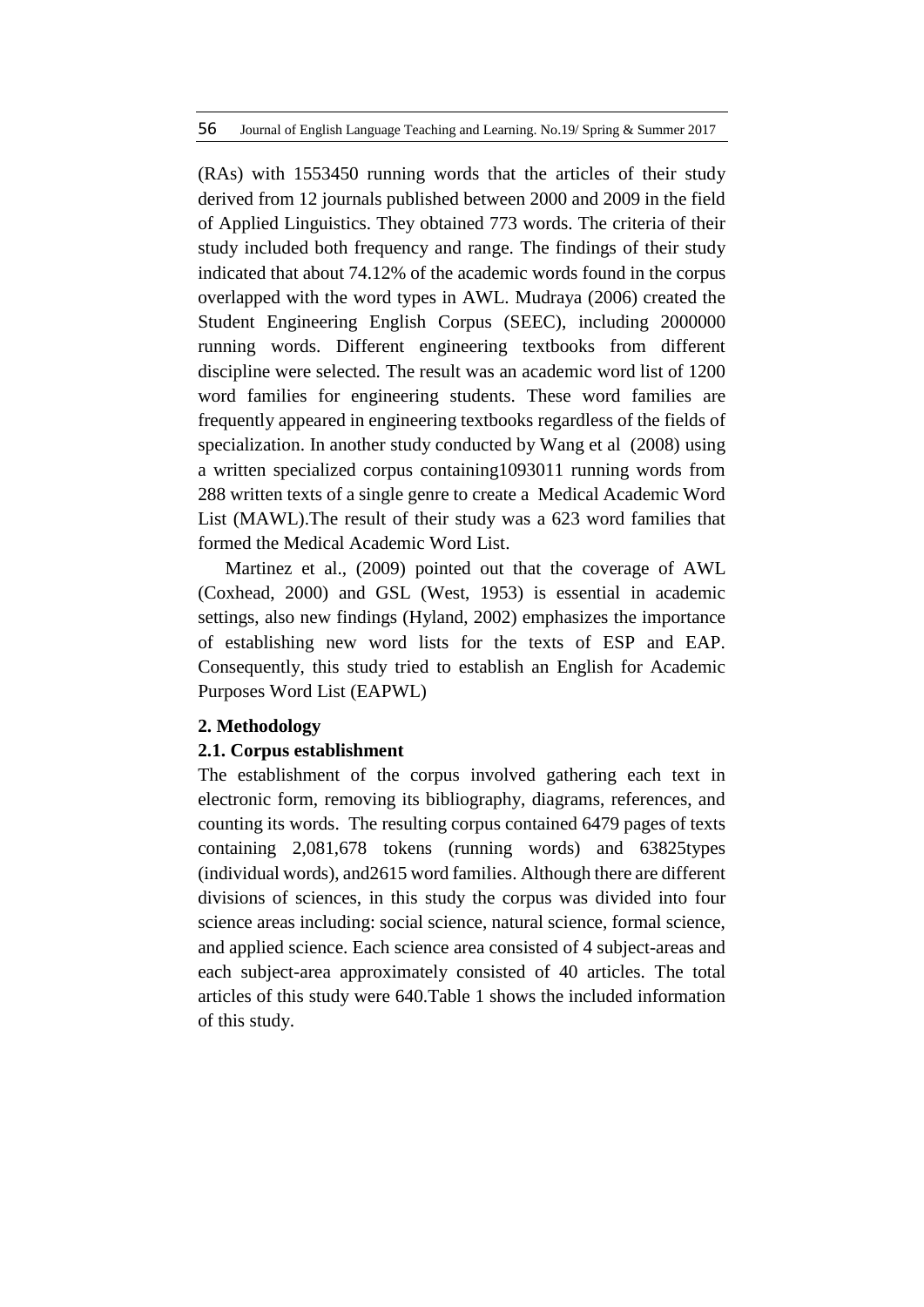| sciences       | Social     | Natural    | Formal      | Applied     | Total                |
|----------------|------------|------------|-------------|-------------|----------------------|
|                | science    | science    | science     | science     |                      |
| <b>Running</b> | 518,155    | 523,375    | 519,922     | 520,226     | 2,081,678            |
| Words          |            |            |             |             |                      |
| Pages of       | 1,773      | 1,545      | 1,683       | 1,478       | 6,479                |
| text           |            |            |             |             |                      |
| Number of      | 162        | 158        | 161         | 159         | 640                  |
| articles       |            |            |             |             |                      |
| <b>Subject</b> | literature | biology    | mathematics | medicine    |                      |
| areas          | history    | physics    | logic       | agriculture |                      |
|                | psychology | chemistry  | accounting  | automobile  |                      |
|                | English    |            | statistics  | engineering |                      |
|                |            | physiology |             |             | computer engineering |

#### **Table 1. Composition of the study corpus**

# **2.2. Data collection and word selection criteria**

All the written research articles (RAs) that was used in this study, after consulting with the experienced specialist of each subject-area, were gathered from the journals and downloaded from internet. Both range and frequency were used as the criteria for the vocabulary selection. The frequency criterion is the word forms have to occur at least 60 times in the entire corpus; the range criterion is that the word forms have to occur at least 8 times in 16 subject-areas. The rationale of this selection was based on Coxhead's (2000) selection of AWL words. The corpus of the Coxhead consisted of 3.5 million words. The frequency of each word form in her study was the occurrence at least 100 times in the entire corpus. The range in Coxhead study was occurrence of the words in at least half of the 28 subject areas in her corpus. Using a simple mathematical computation, the frequency and the range of this study were 60 and 8 respectively. All of the words that met the criteria were selected. Then among these words the GSL of English words were deleted and finally636 words remained and formed the EAPWL.

### **Results and discussion**

This study focused on creating a specialized English word list for academic purposes. The rationale behind this purpose was that this kind of word list helps learners to learn the most frequent words in different academic texts. Toward this aim, 640 articles containing more than 2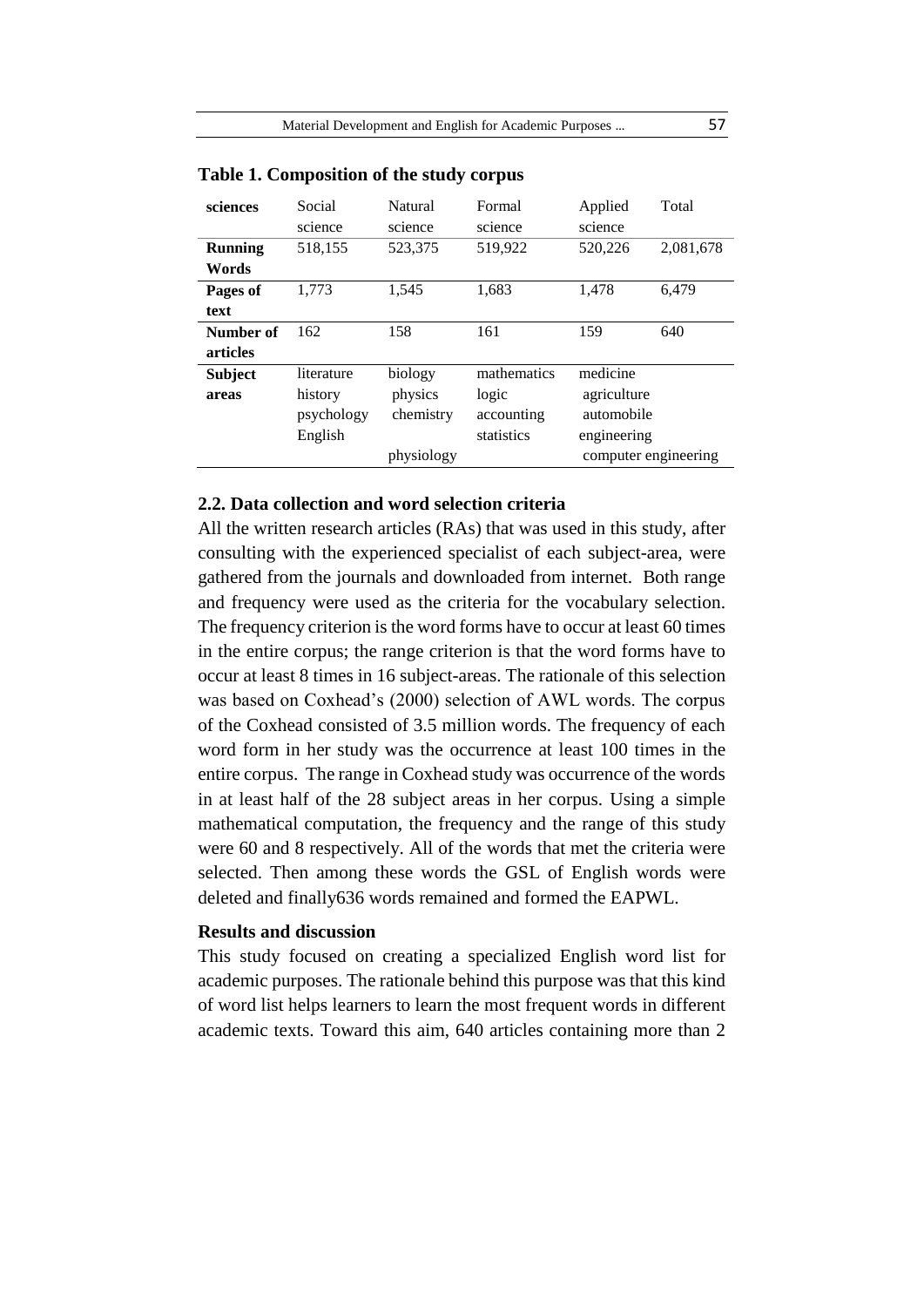million running words from 16 different field of study were selected. The results are discussed below in detail.

Table 2 indicates the coverage of lexical items in the corpus. As shown in table 2, there were 2,081,678 running words, 63,825 word types, and 2,615 word families in the corpus. In total 1,476,914 of the running words were in the first and second 1000 words of GSL 2000 words that almost consisted of 70% of the total corpus, 14% of the total tokens that is 280,952 of the words were in Coxhead's (2000) AWL, and finally 16% of the total tokens that is 323,812 of the words were not in any list.

| <b>WORD LIST</b> | TOKENS/%      | TYPES/%     | <b>FAMILIES</b> |
|------------------|---------------|-------------|-----------------|
| one              | 1284038/66.46 | 4010/5.98   | 1030            |
| two              | 192876/5.21   | 3058/4.47   | 982             |
| three            | 280952/10.16  | 2937/4.28   | 603             |
| not in the       | 323812/18.1   | 53820/85.27 | not known*      |
| lists            |               |             |                 |
| Total            | 2081678       | 63825       | 2615            |

**Table 2. Coverage of Lexical Items in the Corpus**

\*The number was so high that it could not be counted by the program.

Based on Table 2 the coverage of GSL and AWL are 84% of the tokens in the corpus. This high coverage makes it clear that these two word lists play an important role in the English Word List for the Academic Purposes.

The coverage of the three word lists that is AWL, MWL, and AWL for applied linguistics in the present word list are indicated in table 3.As table 3 indicates, this word list covers 50% of words in AWL, 45% of words in MWL, and 55% of words in AWL for applied linguistics. The coverage mean of this word list for these three word lists is 50%. This high frequency reiterates 'the need for applied linguistics researchers to know these words when they read or write academic works in this field' (Vongpumivitch et al., 2009: 36).Learning these words and the most frequent words in each field can help learners in their reading and writing for the academic purposes.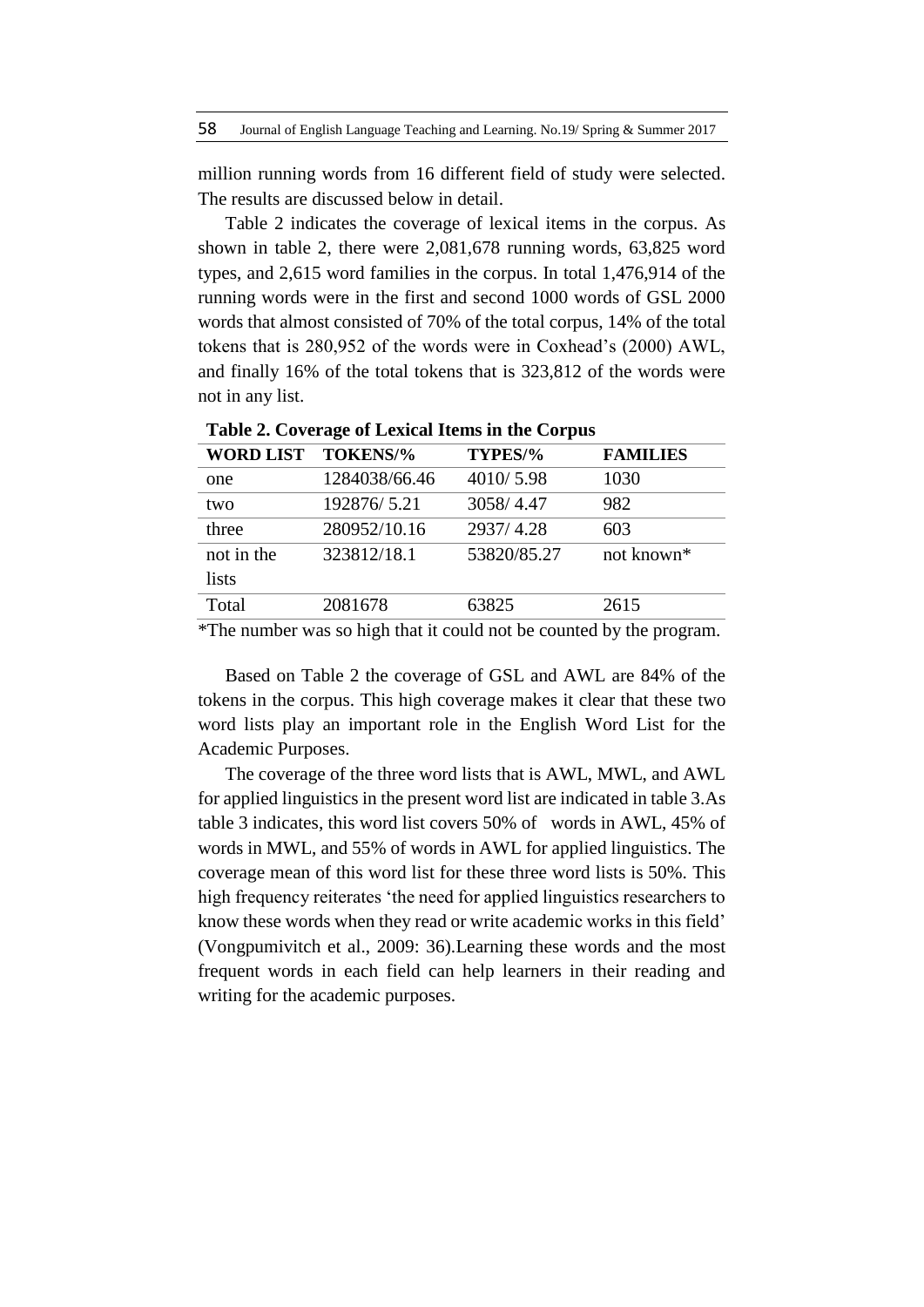| $\frac{1}{2}$ and $\frac{1}{2}$ . The state of output $\frac{1}{2}$ and $\frac{1}{2}$ and $\frac{1}{2}$ and $\frac{1}{2}$ |         |
|---------------------------------------------------------------------------------------------------------------------------|---------|
| <b>Word lists</b>                                                                                                         | percent |
| AWL                                                                                                                       | 50%     |
| MWL                                                                                                                       | 45%     |
| <b>AWL</b> for Applied Linguistics                                                                                        | 55%     |

**Table 3. Coverage of other word lists in this study**

Note: these numbers consist of both exact word and the family of the words

The first 20 words in each of the AWL, MWL, and AWL for applied linguistics were checked and the words that were shared with EAPWL with the range and frequency of each word are shown in Table 4.It is worth mentioning that these words are ranged based on their frequencies. As this table shows, almost half of the 60 words that is 28 words are existed in EAPWL word list and this is in agreement with previous findings in table 3.

**Table 4. The first 20 words in in each of the AWL, MWL, and AWL for applied linguistics that shared with EAPWL**

| <b>Type</b> | R  | <b>FRQ</b> | Type        | R  | <b>FRQ</b> | Type        | R  | <b>FRO</b> |
|-------------|----|------------|-------------|----|------------|-------------|----|------------|
| Data        | 16 | 2525       | Factor      | 16 | 401        | Affect      | 16 | 220        |
| Process     | 16 | 1413       | Context     | 16 | 391        | Task        | 16 | 219        |
| Research    | 16 | 1368       | Previous    | 16 | 375        | Accurate    | 16 | 215        |
| Method      | 16 | 1164       | Interaction | 16 | 371        | Achieve     | 16 | 180        |
| Significant | 16 | 1036       | Focus       | 16 | 346        | Demonstrate | 16 | 153        |
| Function    | 16 | 818        | Abstract    | 16 | 336        | Analyze     | 14 | 83         |
| Similar     | 16 | 736        | Features    | 16 | 332        | Concentrate | 16 | 78         |
| Structure   | 16 | 640        | Normal      | 16 | 300        | Adequate    | 15 | 68         |
| Text        | 16 | 433        | Items       | 12 | 295        |             |    |            |
| Cell        | 12 | 416        | Access      | 16 | 278        |             |    |            |

To check the usage of the EAPWL in academic texts the following excerpt was accidently taken from a research article in this corpus. The underlined words can give us a picture of the words that was determined as the EAPWL.

The IEP may also play a <u>role</u> in high use of social strategies by participants, many of whom showed a strong preference for learning with others by asking questions and cooperating with peers. This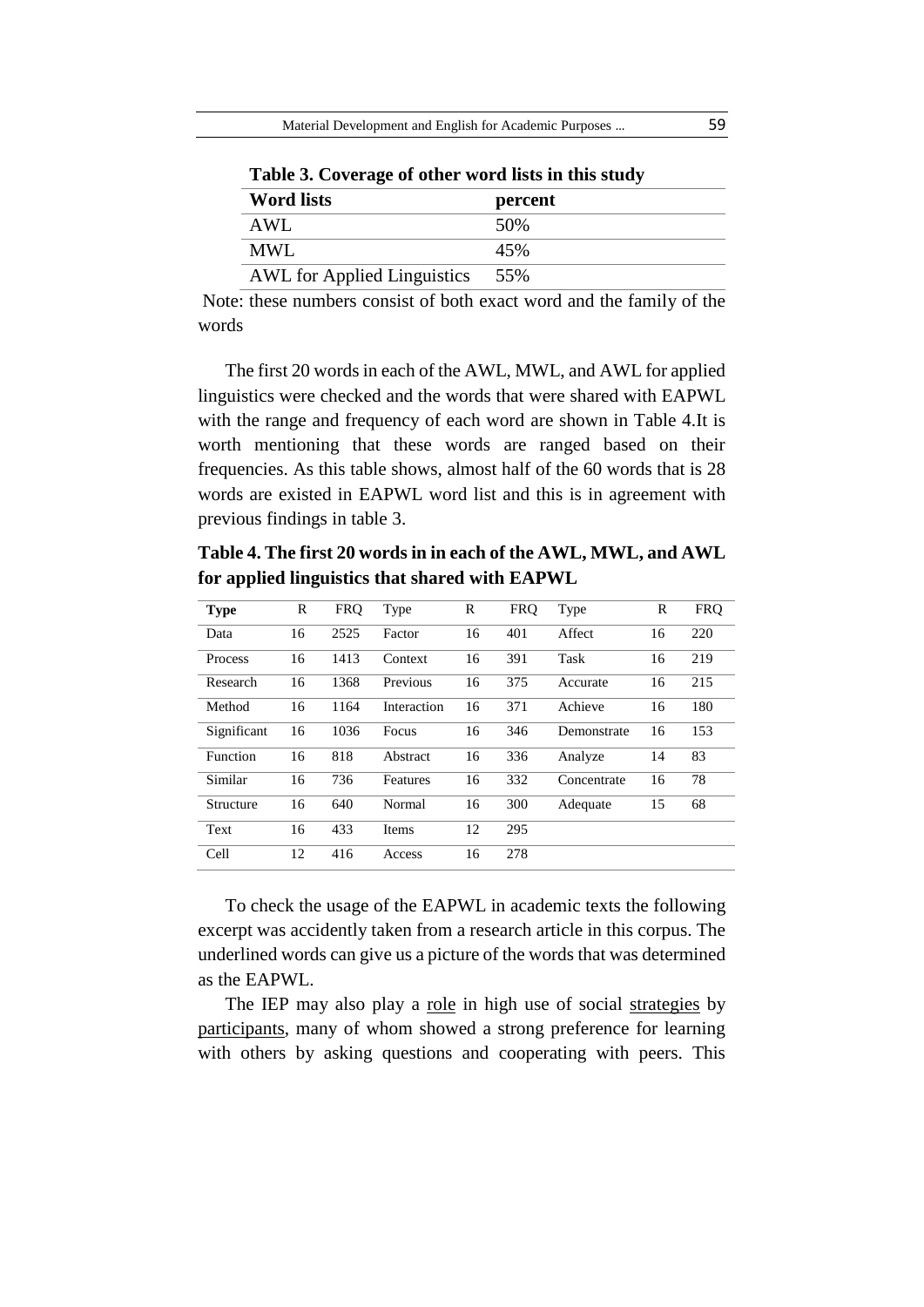particular IEP has a very student-oriented philosophy underpinning its curriculum. In terms of the participants' high social strategy use, which is a departure in some ways from culturally driven learning practices that are more independent, the environment (e.g., high availability of native-English speakers around the students) of and instruction in the IEP strongly encourage and support more interactive learning for the sake of developing greater linguistic fluency. These findings are in line with those of Phillips' (1991) study of Asian ESL students also enrolled in college IEPs who used social strategies more than affective and memory strategies. The least favored strategies by participants in this study were affective strategies and memory strategies. In terms of affect, these learners reported that despite efforts to relax when they were uncertain about speaking English, their fears of making a mistake often kept them from trying.

Among the 176 words in the text above, 21 words belong to EAPWL. The coverage of EAPWL in this text is almost 12 %. This high coverage shows that this word list is worth paying attention to.

### **Pedagogical Implications**

The EAPWL is the result of a corpus-based study. This word list can serve as a reference for EFL/ESL learners to understand the academic texts that they need to read. Other implications are listed below:

- Developing an EAPWL can be used for explicit teaching of vocabularies in EFL/ESL classes. It helps teachers and students to know which word should be focused on.
- Concerning vocabulary in curriculum, the EAPWL can provide some guidelines especially in preparing course-books.
- Containing both academic vocabularies and others, the EAPWL can help both novice and expertise in their reading and writing of academic texts.
- Knowing just words is not enough for learners. They need to practice these words in the actual contexts. 'Academic success requires learning how to use academic vocabulary in writing as well as recognize it in reading' (Coxhead and Byrd, 2007: 143).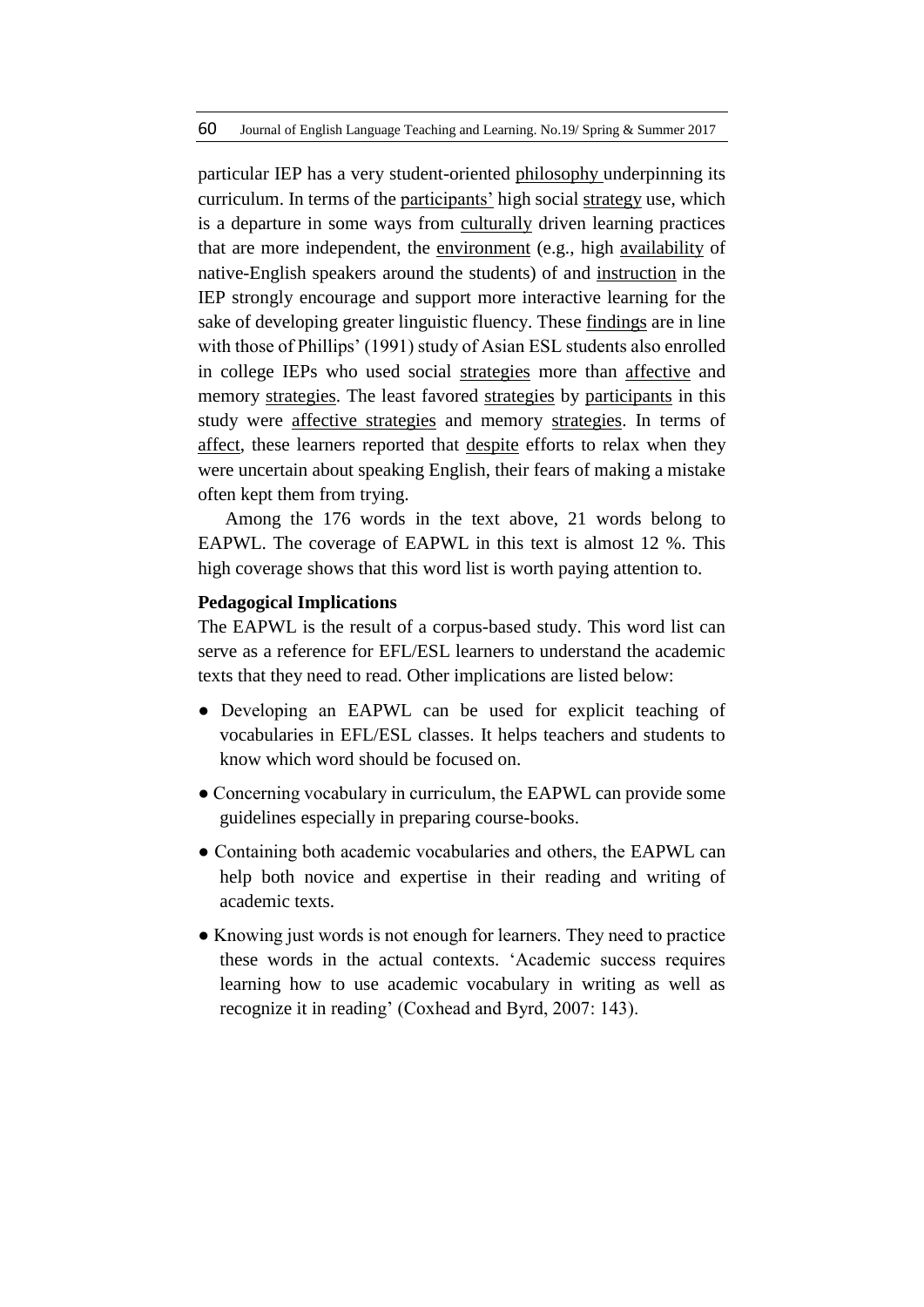#### **Conclusion**

Learning and teaching vocabularies has long been one of the main concerns among researchers across different fields of study and contexts (Nation and Waring, 1997; Moir and Nation, 2002; Nation, 2006; Mudraya, 2006; Ward, 2009). Coxhead (2000) tried to gather and define an AWL that is generalizable to other field of study. Other researchers (Kani and Tazik, 2013; Lam, 2001; Wang et al, 2008; Mudraya, 2006) have focused on the academic vocabulary used in a single discipline. This study focused on creating an English for Academic Purposes Word List (EAPWL). The established word list consists of 636 word families with a good coverage of academic texts, almost 12%, regardless of the field of study. As results show, this word list almost includes half of the words in each AWL, MWL, and AWL for applied linguistics. Combining the findings of this study with other studies can help learners in reading and writing of academic texts. The findings of this study can also help in syllabus designing. Considering the findings of this study and incorporating these findings and the findings of other studies can help to save lots of time, energy, and money in terms of vocabulary selection.

#### **References**

- Campion, M. E., & Elley, W. B. (1971). *An academic vocabulary list*. New Zealand Council for Educational Research.
- Carver, R. P. (1994). Percentage of unknown vocabulary words in text as a function of the relative difficulty of the text: Implications for instruction. *Journal of Literacy Research*, *26*(4), 413-437.
- Coady, J., Magoto, J., Hubbard, P., Graney, J., &Mokhtari, K. (1993). High frequency vocabulary and reading proficiency in ESL readers. *Second language reading and vocabulary learning*, 217-228.
- Coxhead, A., & Byrd, P. (2007). Preparing writing teachers to teach the vocabulary and grammar of academic prose. *Journal of Second Language Writing*, *16*(3), 129-147.
- Coxhead, A. (2000). A new academic word list. *TESOL quarterly*, *34*(2), 213- 238.
- Ghadessy, M. (1979). Frequency counts, word lists, and materials preparation: a new approach. In *English Teaching Forum* (Vol. 17, No. 1, pp. 24- 27).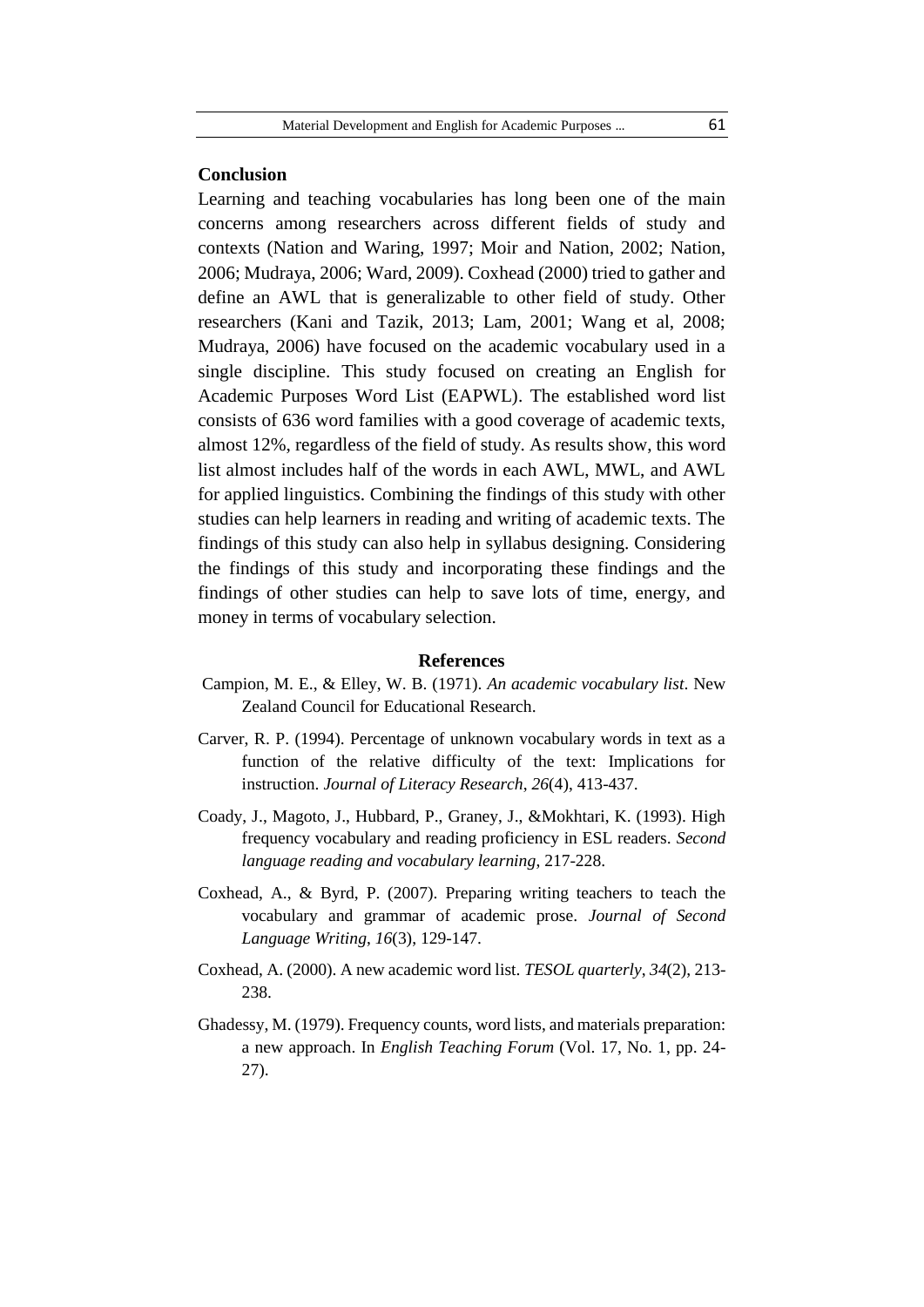- Hsueh-Chao, M. H., & Nation, P. (2000). Unknown vocabulary density and reading comprehension. *Reading in a foreign language*, *13*(1), 403-30.
- Khani, R., &Tazik, K. (2013). Towards the development of an academic word list for applied linguistics research articles. *RELC Journal*, *44*(2), 209- 232.
- Laufer, B. (1988). What percentage of lexis is necessary for comprehension? In C. Lauren & M.
- Laufer, B., & Nation, P. (1999). A vocabulary-size test of controlled productive ability. *Language testing*, *16*(1), 33-51.
- Long, M. H. & Doughty, C. J. (2009). *The handbook of language teaching.* Published by Blackwell.
- Lynn, R. W. (1973). Preparing word-lists: a suggested method. *RELC journal*, *4*(1), 25-28.
- Lam, J. K. M. (2001). A study of semi-technical vocabulary in computer science texts, with special reference to ESP teaching and lexicography. *In G. James (Ed.) Research Reports*.
- Martinez, I. A., Beck, S. C., &Panza, C. B. (2009). Academic vocabulary in agriculture research articles: A corpus-based study. *English for Specific Purposes*, *28*(3), 183-198.
- Ming-Tzu, K. W., & Nation, P. (2004). Word meaning in academic English: Homography in the academic word list. *Applied linguistics*, *25*(3), 291- 314.
- Moir, J., & Nation, I. S. (2002). Learners' use of strategies for effective vocabulary learning.
- Mudraya, O. (2006). Engineering English: A lexical frequency instructional model. *English for Specific Purposes*, *25*(2), 235-256.
- Nagy, W. E. (1988). *Teaching vocabulary to improve reading comprehension*.
- Nation, I. (2006). How large a vocabulary is needed for reading and listening? *Canadian Modern Language Review*, *63*(1), 59-82.
- Nation, P. (2001). *Learning vocabulary in another language*. Cambridge: Cambridge University Press.
- Nation, P. (2001a).*Learning Vocabulary in Another Language*. Cambridge: Cambridge University Press.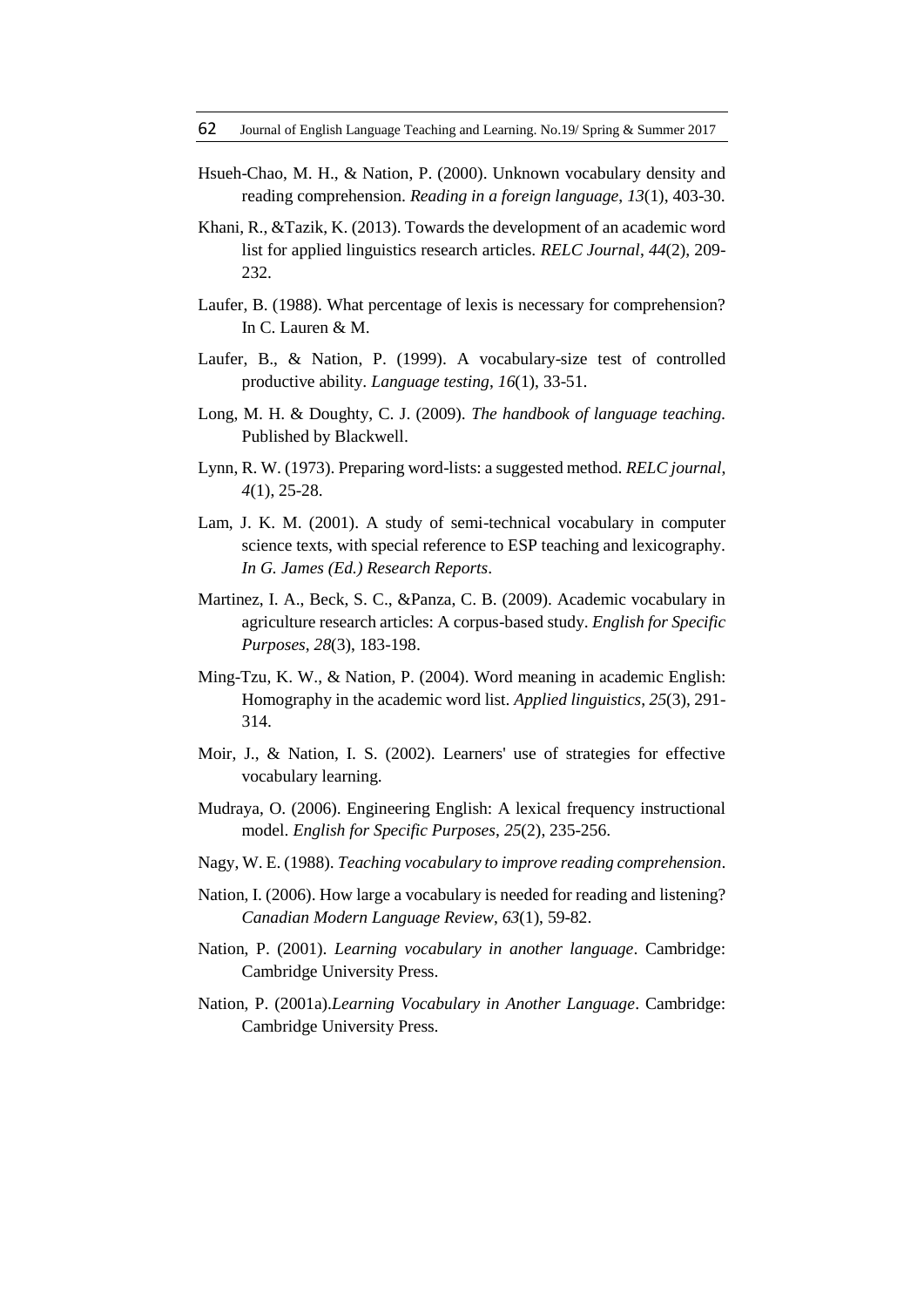- Nation, P. (2001b). How Good Is Your Vocabulary Program .*ESL magazine*, *4*(3), 22-24.
- Nation, P., &Waring, R. (1997). Vocabulary size, text coverage and word lists. *Vocabulary: Description, acquisition and pedagogy*, *14*, 6-19.
- Praninskas, J. (1972). *American university word list*. Longman Group Limited.
- Read, J. (1998). Validating a test to measure depth of vocabulary knowledge. *Validation in language assessment*, 41-60.
- Sutarsyah, C., Nation, P., & Kennedy, G. (1994). How useful is EAP vocabulary for ESP? A corpus based case study. *RELC journal*, *25*(2), 34-50.
- Vongpumivitch, V., Huang, J. Y., & Chang, Y. C. (2009). Frequency analysis of the words in the Academic Word List (AWL) and non-AWL content words in applied linguistics research papers. *English for Specific Purposes*, *28*(1), 33-41.
- Wang, J., Liang, S. L., &Ge, G. C. (2008). Establishment of a medical academic word list. *English for Specific Purposes*, *27*(4), 442-458.
- Ward, J. (2009). A basic engineering English word list for less proficient foundation engineering undergraduates. *English for Specific Purposes*, *28*(3), 170-182.
- West, M. (1953). A General Service List of English Words1953. *West A General Service List of English Words1953*.
- Xue, G., & Nation, I. S. P. (1984). A university word list. *Language learning and communication*, *3*(2), 215-229.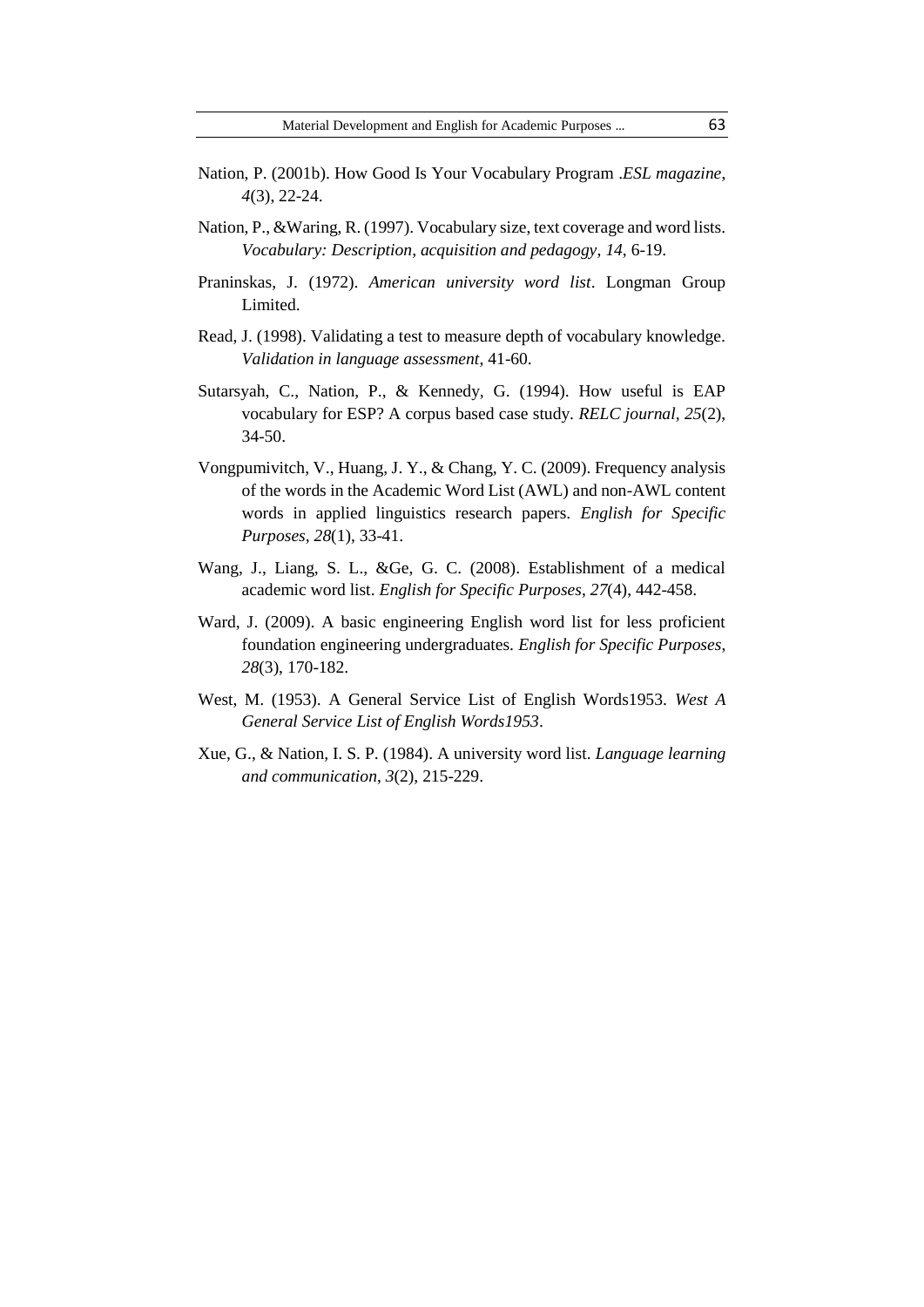### **Appendix**

# **English for Academic Purposes Word List (submitted by range and frequency of word families)**

**Note 1:** Bolded words are the words or the family of the words that are in AWL by Coxhead (2000).

**Note 2:** Italic words are the words or the family of the words that are in AWL for Applied Linguistics by Khani and Tazik (2013).

**Note 3:** Underlined words are the words or the family of the words that are in MWL by Wang, Liang, Ge (2008).

**Note 4:** In this word list R and F represent range and frequency respectively.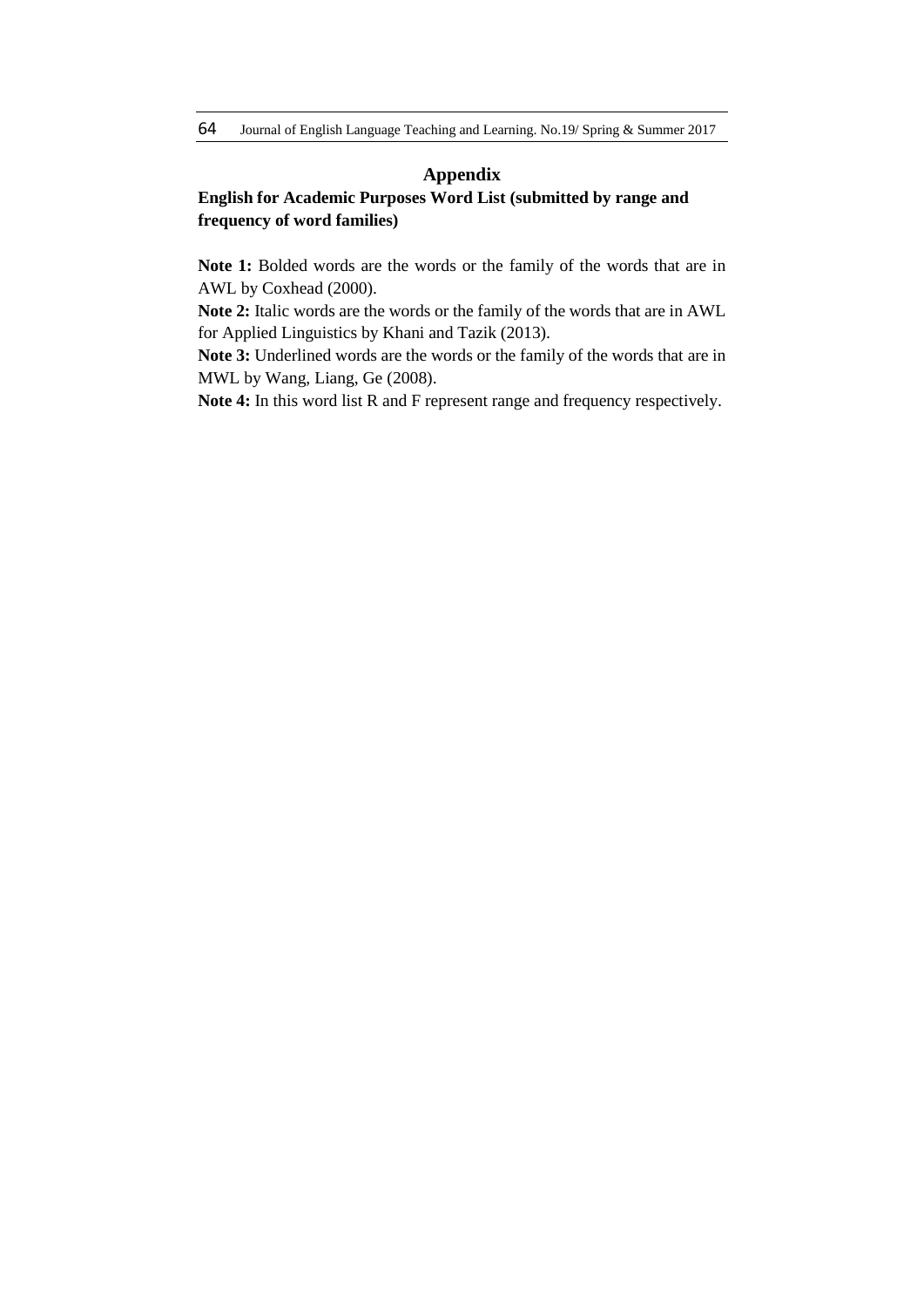| <b>Word Types</b>   | $\bf{R}$ | $\mathbf F$ | <b>Word Types</b>    | $\mathbf R$ | F   | <b>Word Types</b>    | $\bf{R}$ | $\mathbf{F}$ |
|---------------------|----------|-------------|----------------------|-------------|-----|----------------------|----------|--------------|
| <b>DATA</b>         | 16       | 2525        | <b>ROLE</b>          | 16          | 720 | <b>SECTION</b>       | 16       | 526          |
| <b>DIFFERENT</b>    | 16       | 2027        | <b>SPECIFIC</b>      | 16          | 712 | <b>GOVERNMENT</b>    | 13       | 523          |
| <b>HOWEVER</b>      | 16       | 1731        | <b>RELATED</b>       | 16          | 662 | <b>PARAMETERS</b>    | 15       | 523          |
| <b>ANALYSIS</b>     | 16       | 1470        | <b>JOURNAL</b>       | 16          | 660 | <b>VARIABLES</b>     | 15       | 520          |
| <b>PROCESS</b>      | 16       | 1413        | <b>EVIDENCE</b>      | 16          | 656 | <b>MAJOR</b>         | 16       | 516          |
| <b>RESEARCH</b>     | 16       | 1368        | <b>PHASE</b>         | 16          | 655 | <b>CULTURE</b>       | 14       | 514          |
| <b>THEME</b>        | 16       | 1323        | <b>CONCENTRATION</b> | 16          | 650 | <b>PROCESSES</b>     | 16       | 513          |
| <b>FOUND</b>        | 16       | 1297        | DEVELOPMENT          | 16          | 650 | <b>CASES</b>         | 16       | 512          |
| <b>INFORMATION</b>  | 16       | 1197        | <b>ASSOCIATED</b>    | 16          | 649 | <b>DESIGN</b>        | 16       | 503          |
| <b>METHOD</b>       | 16       | 1164        | <b>POSITIVE</b>      | 16          | 645 | <b>ENVIRONMENTAL</b> | 16       | 497          |
| <b>SOLUTION</b>     | 16       | 1064        | <b>STRUCTURE</b>     | 16          | 640 | <b>PRESSURE</b>      | 16       | 497          |
| <b>TASKS</b>        | 16       | 1038        | <b>POTENTIAL</b>     | 16          | 637 | <b>ESSENTIAL</b>     | 16       | 489          |
| <b>SIGNIFICANT</b>  | 16       | 1036        | <b>REFERENCE</b>     | 16          | 634 | <b>INTRODUCTION</b>  | 16       | 487          |
| <b>EQUATION</b>     | 12       | 1014        | <b>KNOWLEDGE</b>     | 16          | 614 | <b>IMPACT</b>        | 16       | 486          |
| <b>THEORY</b>       | 16       | 918         | <b>ADDITION</b>      | 16          | 608 | <b>SOURCE</b>        | 16       | 485          |
| <b>TREATMENT</b>    | 16       | 916         | PERFORMANCE          | 16          | 599 | <b>AVAILABLE</b>     | 16       | 483          |
| <b>ENERGY</b>       | 15       | 897         | <b>NATIONAL</b>      | 16          | 598 | <b>DETECTED</b>      | 13       | 478          |
| <b>PERIOD</b>       | 16       | 863         | PER                  | 16          | 598 | <b>RATES</b>         | 16       | 474          |
| <b>INDIVIDUAL</b>   | 16       | 819         | <b>VOLUME</b>        | 16          | 592 | <b>DEFINED</b>       | 16       | 473          |
| <b>FUNCTION</b>     | 16       | 818         | <b>NEGATIVE</b>      | 16          | 591 | <b>SIGNIFICANTLY</b> | 16       | 471          |
| <b>OBTAINED</b>     | 16       | 800         | <b>DISTRIBUTION</b>  | 15          | 585 | <b>NATURAL</b>       | 16       | 470          |
| <b>ACCORDING</b>    | 16       | 797         | <b>RELATIONSHIP</b>  | 16          | 582 | <b>UNDERSTANDING</b> | 16       | 465          |
| <b>APPROACH</b>     | 16       | 770         | <b>AREA</b>          | 16          | 576 | <b>DETECTION</b>     | 13       | 461          |
| <b>RANGE</b>        | 16       | 758         | <b>STRESS</b>        | 15          | 568 | <b>RATIO</b>         | 14       | 457          |
| <b>RESPECTIVELY</b> | 16       | 755         | <b>CELLS</b>         | 12          | 550 | <b>OVERALL</b>       | 16       | 455          |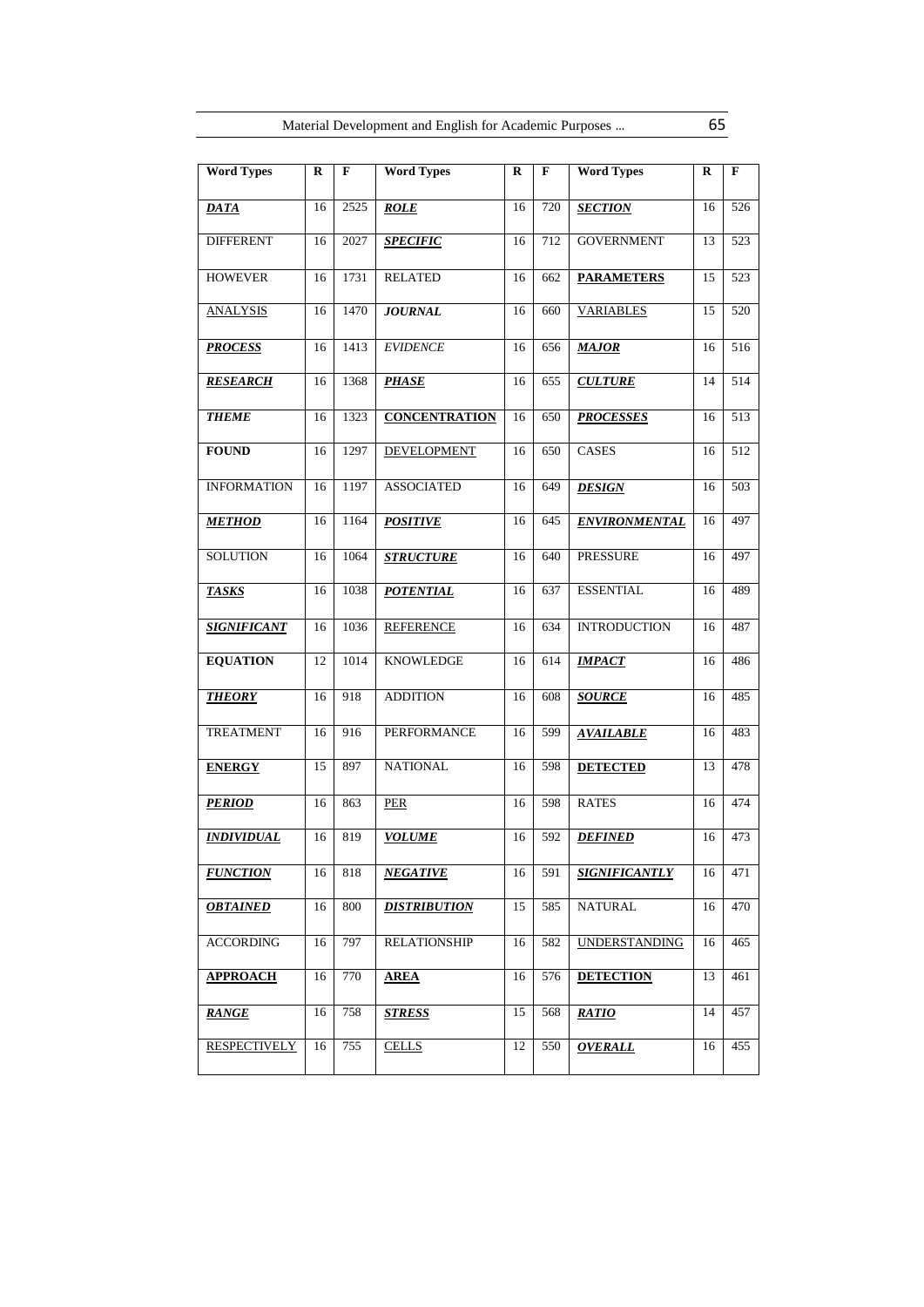66 Journal of English Language Teaching and Learning. No.19/ Spring & Summer 2017

| <b>FACTORS</b>    | 16 | 736 | <b>MANAGEMENT</b>         | 14 | 540 | <b>VARIABLE</b>   | 15 | 453 |
|-------------------|----|-----|---------------------------|----|-----|-------------------|----|-----|
|                   |    |     |                           |    |     |                   |    |     |
| <b>METHODS</b>    | 16 | 736 | <b>NETWORK</b>            | 16 | 537 | <b>TECHNOLOGY</b> | 16 | 451 |
|                   |    |     |                           |    |     |                   |    |     |
| <b>SIMILAR</b>    | 16 | 736 | <i><b>INDIVIDUALS</b></i> | 16 | 534 | <b>CULTURAL</b>   | 12 | 450 |
|                   |    |     |                           |    |     |                   |    |     |
| <b>CONSIDERED</b> | 16 | 734 | <b>ACCURACY</b>           | 16 | 526 | <b>COMPLEX</b>    | 16 | 446 |
|                   |    |     |                           |    |     |                   |    |     |
|                   |    |     |                           |    |     |                   |    |     |

| <b>Word Types</b>    | $\bf{R}$ | $\mathbf{F}$ | <b>Word Types</b>   | $\mathbf R$ | F   | <b>Word Types</b>  | $\mathbf R$     | F                |
|----------------------|----------|--------------|---------------------|-------------|-----|--------------------|-----------------|------------------|
| <b>CONCEPT</b>       | 16       | 445          | <b>ABSTRACT</b>     | 16          | 366 | <b>VIA</b>         | 16              | 313              |
| <b>DISCUSSION</b>    | 16       | 445          | <b>CONCLUSION</b>   | 16          | 366 | <b>FORCE</b>       | 15              | 311              |
| <b>PHYSICAL</b>      | 16       | 445          | <b>FUNCTIONS</b>    | 16          | 363 | <b>IDENTIFIED</b>  | 16              | $\overline{310}$ |
| <b>ESPECIALLY</b>    | 16       | 439          | <b>REGION</b>       | 16          | 363 | <b>ABILITY</b>     | 16              | 309              |
| <b>TEXT</b>          | 16       | 433          | <b>FAILURE</b>      | 13          | 361 | <b>RELEVANT</b>    | 16              | 308              |
| <b>ENVIRONMENT</b>   | 16       | 430          | <b>EFFICIENCY</b>   | 16          | 360 | <b>STATISTICAL</b> | $\overline{15}$ | 308              |
| <b>SOLUTIONS</b>     | 15       | 427          | <b>FINALLY</b>      | 16          | 360 | <b>PUBLISHED</b>   | 16              | 307              |
| <b>GLOBAL</b>        | 16       | 422          | <b>HENCE</b>        | 16          | 352 | <b>CRITICAL</b>    | 16              | 304              |
| <b>ACTIVITIES</b>    | 16       | 421          | <b>AREAS</b>        | 16          | 351 | <b>TRANSFER</b>    | 14              | 304              |
| <b>FINANCIAL</b>     | 15       | 418          | <b>INDEX</b>        | 15          | 351 | <b>CONTRAST</b>    | 16              | 301              |
| <b>ISSUES</b>        | 16       | 418          | <b>THEORETICAL</b>  | 14          | 350 | <b>COMMUNITY</b>   | 16              | 300              |
| <b>SCORES</b>        | 12       | 418          | <b>SPECIES</b>      | 14          | 349 | <b>NORMAL</b>      | 16              | 300              |
| <b>CELL</b>          | 12       | 416          | <b>SPECIES</b>      | 16          | 346 | <b>AUTHORS</b>     | 16              | 299              |
| <b>RELATIVE</b>      | 16       | 412          | <b>FOCUS</b>        | 11          | 345 | <b>SOFTWARE</b>    | 16              | 299              |
| <b>RESPONSE</b>      | 16       | 412          | <b>GENDER</b>       | 10          | 345 | <b>SELECTED</b>    | 16              | 297              |
| <b>CORRESPONDING</b> | 16       | 411          | <b>GRADE</b>        | 10          | 345 | <b>CAPACITY</b>    | 15              | 297              |
| <b>REDUCTION</b>     | 16       | 407          | <b>FINDINGS</b>     | 16          | 343 | <b>INTERNAL</b>    | 16              | 296              |
| <b>IDENTITY</b>      | 14       | 403          | <b>BELIEFS</b>      | 11          | 341 | <b>INVOLVED</b>    | 16              | 295              |
| <b>ECONOMIC</b>      | 15       | 402          | <b>ESTIMATE</b>     | 14          | 341 | <b>ITEMS</b>       | 12              | 295              |
| <b>FACTOR</b>        | 16       | 401          | <b>WHEREAS</b>      | 16          | 335 | <b>AUTHOR</b>      | 16              | 294              |
| <b>INTENSITY</b>     | 13       | 400          | <b>FEATURES</b>     | 16          | 332 | <b>REFERENCES</b>  | 16              | 294              |
| <b>POLICY</b>        | 13       | 393          | <b>TRANSMISSION</b> | 14          | 332 | <b>SERVICE</b>     | 14              | 294              |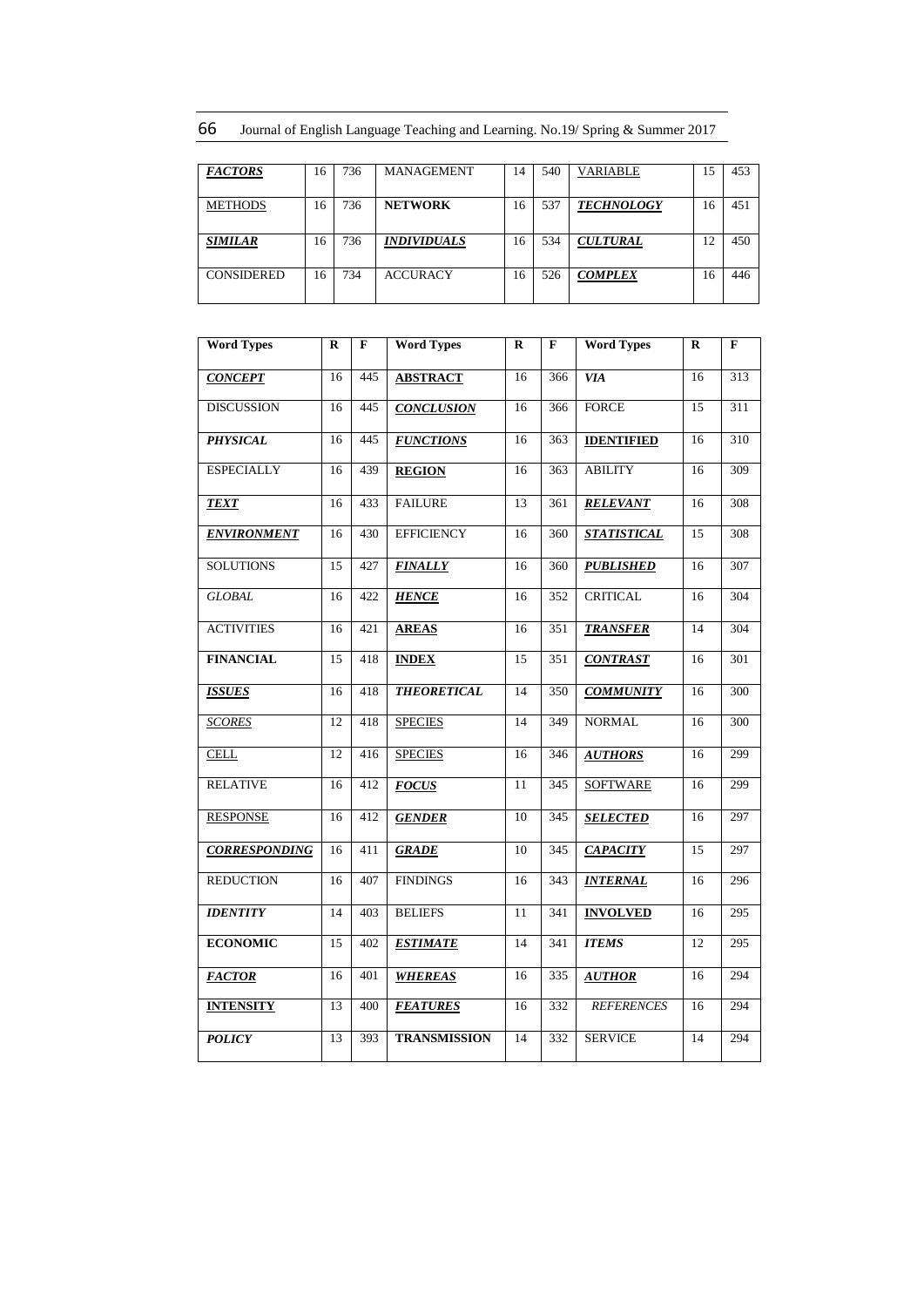| <b>REQUIRED</b>           | 16 | 392 | <b>REGRESSION</b>      | 15 | 327 | <b>TRADITIONAL</b>  | 16  | 293 |
|---------------------------|----|-----|------------------------|----|-----|---------------------|-----|-----|
| <b>CONTEXT</b>            | 15 | 391 | <i><b>CONSTANT</b></i> | 16 | 326 | <b>ESTIMATED</b>    | 16  | 289 |
| <b>COEFFICIENT</b>        | 12 | 390 | <b>RANDOM</b>          | 16 | 324 | <i><b>ERROR</b></i> | 16  | 288 |
| <b>COMPONENTS</b>         | 15 | 390 | <b>TOGETHER</b>        | 16 | 322 | <b>MULTIPLE</b>     | 16  | 288 |
| <b>PROCEDURE</b>          | 15 | 388 | <b>INITIAL</b>         | 16 | 321 | <b>ASSESSMENT</b>   | 16  | 280 |
| <b>MAXIMUM</b>            | 15 | 386 | <b>DEMONSTRATED</b>    | 16 | 320 | <b>INDICATES</b>    | 16  | 280 |
| <b>SECURITY</b>           | 12 | 386 | <b>ELEMENTS</b>        | 16 | 320 | <b>APPROPRIATE</b>  | 162 | 279 |
| <b>EFFECTIVE</b>          | 16 | 381 | <b>IMAGE</b>           | 15 | 315 | <b>ACCESS</b>       | 16  | 278 |
| <b>PREVIOUS</b>           | 16 | 375 | <b>ADDITIONAL</b>      | 16 | 314 | <b>EXPRESSION</b>   | 16  | 278 |
| <i><b>INTERACTION</b></i> | 16 | 371 | <b>MEDIA</b>           | 16 | 314 | <b>MECHANISM</b>    | 16  | 278 |
| PROBABILITY               | 15 | 371 | <b>CORRELATION</b>     | 15 | 313 | <b>RESEARCHERS</b>  | 16  | 277 |
| ISSUE                     | 16 | 371 | <b>FINAL</b>           | 16 | 313 | <b>ACTIONS</b>      | 14  | 276 |

| <b>Word Types</b>      | $\bf{R}$ | $\mathbf{F}$ | <b>Word Types</b>  | $\bf{R}$ | F   | <b>Word Types</b>    | $\bf{R}$ | F   |
|------------------------|----------|--------------|--------------------|----------|-----|----------------------|----------|-----|
| <b>FURTHERMORE</b>     | 16       | 275          | <b>RESPONSES</b>   | 16       | 249 | <b>CONDUCTED</b>     | 16       | 228 |
| THROUGHOUT             | 16       | 275          | <b>SOMETHING</b>   | 14       | 249 | <b>MENTIONED</b>     | 16       | 228 |
| <i><b>EXTERNAL</b></i> | 16       | 274          | <b>VARIANCE</b>    | 14       | 249 | <b>AGREEMENT</b>     | 16       | 227 |
| <b>PEAK</b>            | 15       | 274          | <b>LAYER</b>       | 15       | 248 | <b>CORE</b>          | 16       | 226 |
| <b>DENSITY</b>         | 14       | 173          | <b>NOVEL</b>       | 16       | 248 | <b>FORMATION</b>     | 15       | 226 |
| <b>DECISION</b>        | 15       | 272          | <b>PERSPECTIVE</b> | 14       | 248 | <b>STRATEGY</b>      | 16       | 226 |
| <b>PRIOR</b>           | 16       | 272          | <b>SCIENTIFIC</b>  | 16       | 248 | <b>ACHIEVED</b>      | 15       | 225 |
| <b>SOURCES</b>         | 15       | 272          | <b>DEFINITION</b>  | 15       | 247 | <b>COMBINATION</b>   | 16       | 225 |
| <b>OBTAIN</b>          | 16       | 271          | <b>DESCRIPTION</b> | 16       | 247 | <b>COMMUNICATION</b> | 15       | 225 |
| <b>TARGET</b>          | 16       | 271          | <b>EXTENT</b>      | 16       | 247 | <b>ANALYSES</b>      | 16       | 224 |
| <b>TECHNIQUES</b>      | 16       | 271          | <b>DESIGNED</b>    | 16       | 244 | <b>REALITY</b>       | 15       | 223 |
| <b>ALTERNATIVE</b>     | 16       | 270          | <b>FUNCTIONAL</b>  | 16       | 244 | <b>AFFECT</b>        | 16       | 220 |
| <b>ATTENTION</b>       | 16       | 270          | <b>PARTICIPANT</b> | 15       | 244 | <b>COMPONENT</b>     | 15       | 219 |
| <b>VISUAL</b>          | 12       | 270          | <b>CHOICE</b>      | 16       | 243 | <b>TASK</b>          | 16       | 219 |
| <b>EMPIRICAL</b>       | 16       | 269          | <b>HYPOTHESIS</b>  | 16       | 243 | <b>INVESTIGATED</b>  | 16       | 218 |
| <b>RESOURCES</b>       | 14       | 268          | PERCENTAGE         | 15       | 242 | <b>OUTSIDE</b>       | 14       | 217 |
| <b>ACTIVE</b>          | 16       | 267          | <b>DERIVED</b>     | 16       | 241 | <b>ASPECTS</b>       | 16       | 216 |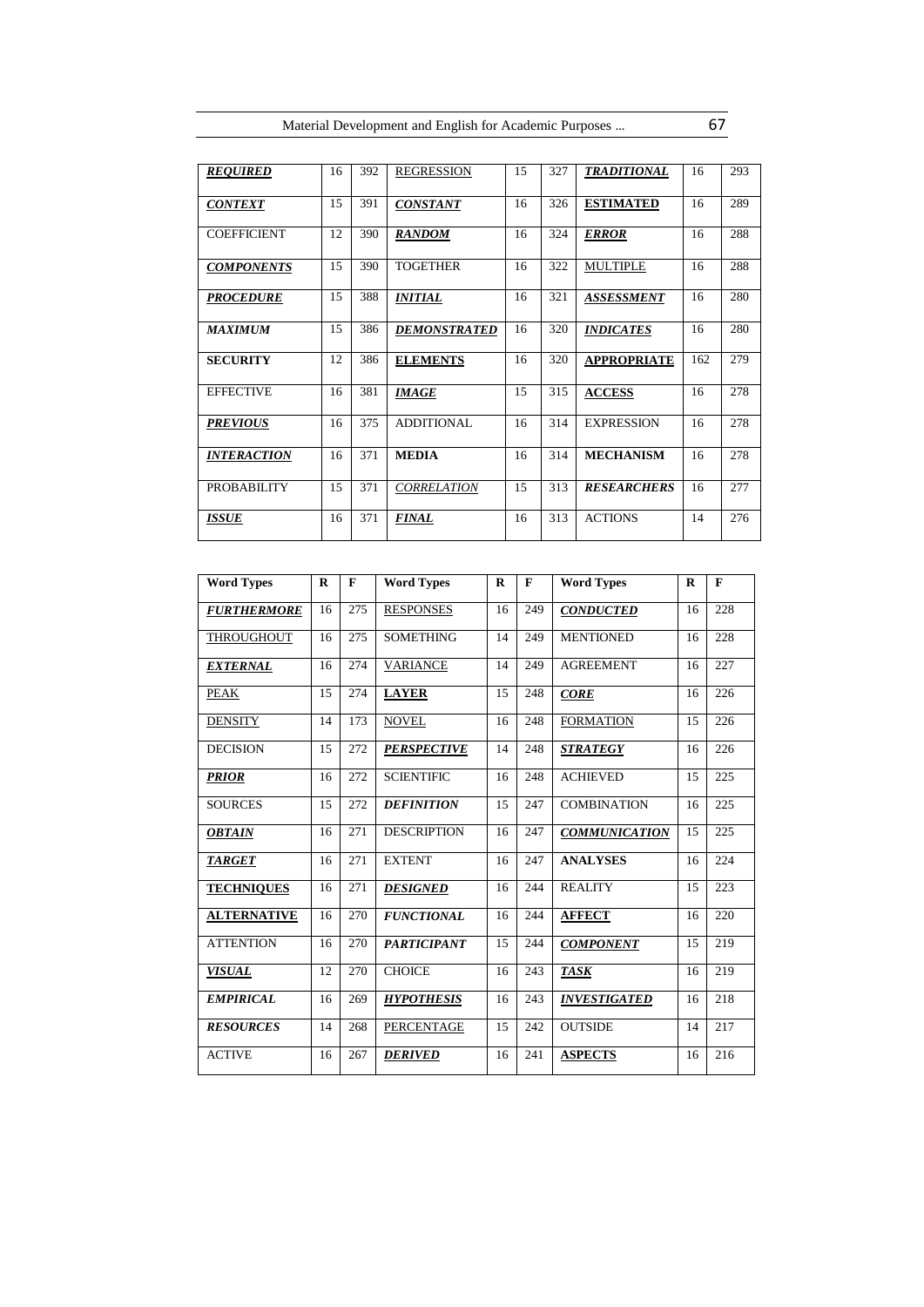| <b>FRAMEWORK</b>     | 15 | 267 | <b>COLUMN</b>             | 14 | 240 | <b>ACCURATE</b>       | 16 | 215   |
|----------------------|----|-----|---------------------------|----|-----|-----------------------|----|-------|
| <b>CONSISTENT</b>    | 16 | 266 | <b>PRIMARY</b>            | 15 | 240 | <b>SHIFT</b>          | 16 | 215   |
| TOLERANCE            | 14 | 266 | <b>CONCEPTS</b>           | 14 | 239 | <b>GOAL</b>           | 16 | 214   |
| <b>INDICATED</b>     | 16 | 264 | <i><b>ESTABLISHED</b></i> | 16 | 39  | <b>INTERPRETATION</b> | 15 | 214   |
| <b>KEYWORDS</b>      | 16 | 264 | <b>STRUCTURES</b>         | 16 | 238 | <b>OUTPUT</b>         | 12 | 214   |
| <b>PARAMETER</b>     | 12 | 264 | <b>PREVIOUSLY</b>         | 16 | 237 | <b>POSSIBILITY</b>    | 14 | 213   |
| <b>SELECTION</b>     | 16 | 263 | <b>RELEASE</b>            | 16 | 236 | <b>DOCUMENTS</b>      | 13 | 212   |
| <i><b>SERIES</b></i> | 16 | 263 | <b>EXAMINED</b>           | 16 | 235 | <b>CONSUMPTION</b>    | 13 | 210   |
| <b>AFFECTED</b>      | 16 | 262 | <b>REACTION</b>           | 15 | 235 | <b>DEVICE</b>         | 15 | 210   |
| <b>EDUCATION</b>     | 16 | 261 | <b>ELEMENT</b>            | 16 | 234 | <b>MEDIUM</b>         | 16 | 210   |
| <b>STRATEGIES</b>    | 16 | 260 | <b>EARLIER</b>            | 16 | 233 | <b>APPROACHES</b>     | 16 | 209   |
| <b>RELATIVELY</b>    | 16 | 257 | <b>FEATURE</b>            | 15 | 233 | <b>IMAGES</b>         | 12 | 209   |
| <b>TECHNIQUE</b>     | 16 | 254 | <b>UNIQUE</b>             | 16 | 232 | <b>VARIATION</b>      | 16 | 209   |
| <b>INDICATE</b>      | 16 | 252 | <b>FUNDAMENTAL</b>        | 16 | 231 | <b>EXPOSURE</b>       | 15 | 20813 |
| <b>CREATED</b>       | 14 | 251 | <b>GENERATED</b>          | 16 | 231 | <b>STATISTICS</b>     | 13 | 208   |
| <b>PERCENT</b>       | 15 | 251 | <b>MODIFIED</b>           | 15 | 231 | <i><b>STATUS</b></i>  | 16 | 208   |
| MODE                 | 15 | 250 | <i><b>INPUT</b></i>       | 14 | 29  | <b>SIMILARLY</b>      | 16 | 207   |

68 Journal of English Language Teaching and Learning. No.19/ Spring & Summer 2017

| <b>Word Types</b>   | R  | $\mathbf{F}$ | <b>Word Types</b>          | R  | F   | <b>Word Types</b>   | R  | $\mathbf{F}$ |
|---------------------|----|--------------|----------------------------|----|-----|---------------------|----|--------------|
| <b>STABLE</b>       | 16 | 206          | <b>STRUCTURAL</b>          | 16 | 187 | <b>PRIMARILY</b>    | 16 | 177          |
| <b>IDENTIFY</b>     | 16 | 205          | <b>DEFINE</b>              | 16 | 186 | <b>SENSITIVE</b>    | 15 | 177          |
| <b>MAINLY</b>       | 16 | 204          | <b>DIMENSIONS</b>          | 15 | 186 | <b>BENEFIT</b>      | 51 | 176          |
| <b>SPECTRUM</b>     | 16 | 204          | <i><b>INTERACTIONS</b></i> | 15 | 186 | <b>CENTER</b>       | 16 | 176          |
| <b>OPTION</b>       | 15 | 202          | <b>DYNAMICS</b>            | 14 | 185 | <b>DISTINCT</b>     | 16 | 176          |
| <b>CONVENTIONAL</b> | 16 | 201          | <b>PRINCIPLE</b>           | 16 | 185 | <b>GENERATION</b>   | 16 | 176          |
| <b>DEPENDENT</b>    | 16 | 201          | <b>SUM</b>                 | 15 | 185 | <b>PERCEIVED</b>    | 15 | 176          |
| <b>STABILITY</b>    | 15 | 201          | <b>VALIDITY</b>            | 15 | 185 | <b>PRINCIPLES</b>   | 16 | 176          |
| <b>DESPITE</b>      | 16 | 20           | <b>DISTRIBUTED</b>         | 15 | 184 | <b>CONTINUOUS</b>   | 16 | 175          |
| <b>MECHANISMS</b>   | 15 | 200          | <b>CYCLE</b>               | 16 | 183 | <b>DYNAMIC</b>      | 14 | 174          |
| <b>SOMETIMES</b>    | 16 | 200          | <b>MAJORITY</b>            | 16 | 183 | <b>CONSTRUCT</b>    | 15 | 173          |
| <b>REGIONS</b>      | 16 | 199          | <b>SENSITIVITY</b>         | 15 | 183 | <b>CONTEMPORARY</b> | 13 | 173          |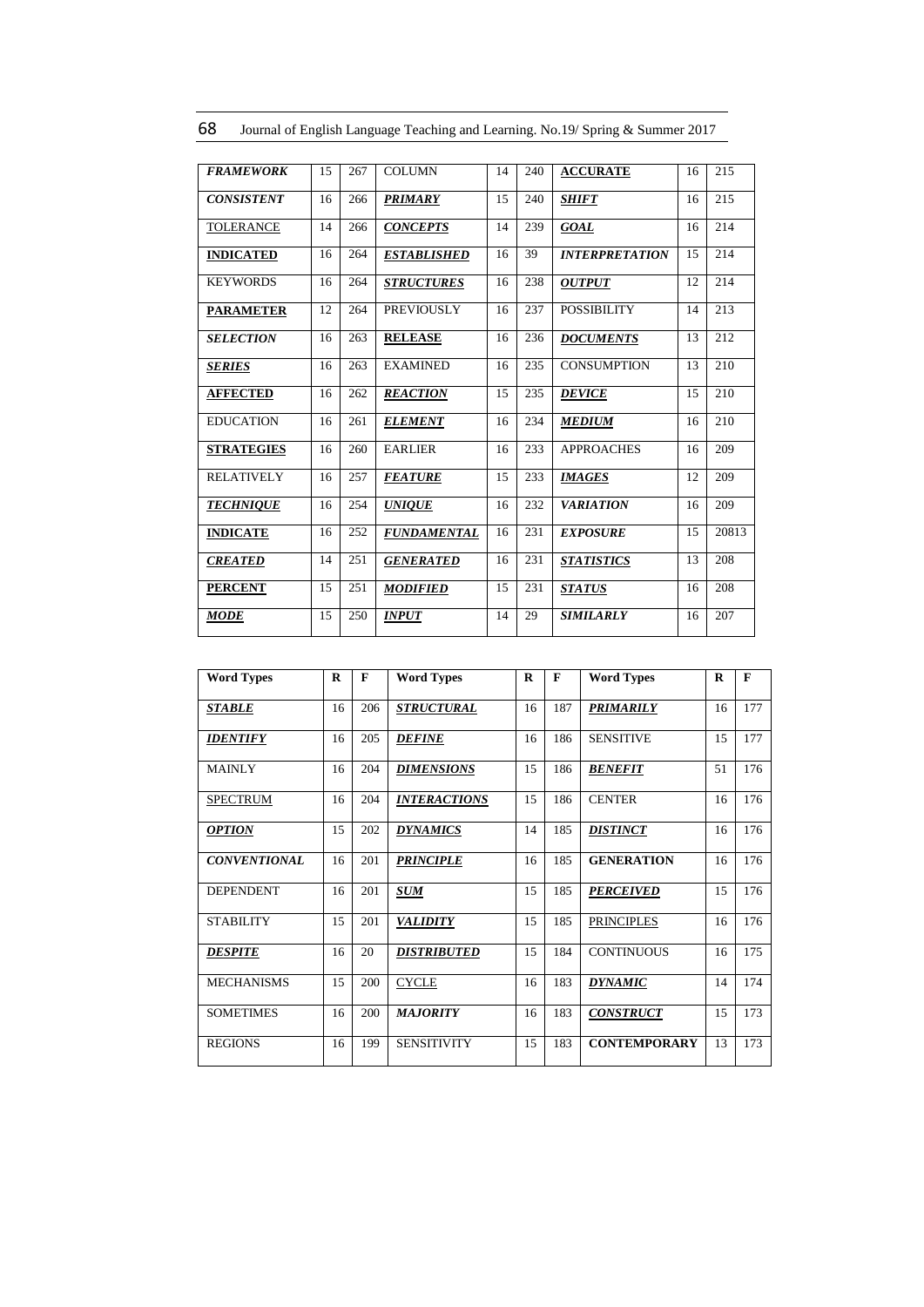| <b>THEORIES</b>       | 15              | 199 | <b>DIFFERENTIAL</b>  | 15              | 182 | <b>ASSUME</b>        | 16 | 172              |
|-----------------------|-----------------|-----|----------------------|-----------------|-----|----------------------|----|------------------|
| <b>CONFLICT</b>       | 13              | 198 | <b>EXAMINE</b>       | 16              | 182 | <b>CREATE</b>        | 16 | $\overline{172}$ |
| <b>OBJECTIVE</b>      | 16              | 198 | <b>FINDING</b>       | 16              | 182 | <b>SIGNIFICANCE</b>  | 16 | 172              |
| <b>ANNUAL</b>         | 14              | 197 | <b>IMPLICIT</b>      | 13              | 182 | <b>CONSIDERATION</b> | 16 | 171              |
| <b>NAMELY</b>         | 16              | 197 | <b>MEDICAL</b>       | $\overline{15}$ | 182 | <b>REQUIRE</b>       | 16 | $\overline{171}$ |
| <b>PROCESSING</b>     | 16              | 197 | <b>ANALYTICAL</b>    | 13              | 181 | <b>UNDERLYING</b>    | 15 | 171              |
| <b>RELATIONSHIPS</b>  | 16              | 196 | <b>CHALLENGE</b>     | 16              | 181 | <b>CONCLUSIONS</b>   | 16 | 169              |
| <b>EQUILIBRIUM</b>    | 13              | 194 | <b>ESTIMATION</b>    | 13              | 181 | <b>ATTRIBUTES</b>    | 14 | 167              |
| <b>INSTANCE</b>       | 16              | 194 | <b>SPECIFICALLY</b>  | 16              | 181 | <b>OPTIMAL</b>       | 14 | $\overline{167}$ |
| <b>OCCUR</b>          | 16              | 194 | <b>TYPICAL</b>       | 15              | 181 | <b>PROCEDURES</b>    | 14 | 166              |
| <b>REPRESENTATION</b> | 15              | 194 | <b>ACHIEVE</b>       | 16              | 180 | <b>SITES</b>         | 13 | 166              |
| <b>CHOSEN</b>         | 15              | 193 | <b>FORMULA</b>       | 16              | 180 | <b>VERSUS</b>        | 15 | 166              |
| <b>MOVEMENT</b>       | 15              | 192 | <b>REQUIREMENTS</b>  | 16              | 180 | <b>BIOLOGICAL</b>    | 15 | 165              |
| <b>PREPARATION</b>    | 16              | 192 | <b>CREATION</b>      | 12              | 179 | <b>COGNITIVE</b>     | 13 | 165              |
| <b>TYPICALLY</b>      | $\overline{15}$ | 192 | <b>INTERVAL</b>      | 14              | 179 | <b>PREDICT</b>       | 15 | $\overline{165}$ |
| <b>ELECTRICAL</b>     | 13              | 191 | <b>EVALUATION</b>    | 16              | 178 | <b>CONSISTS</b>      | 16 | 164              |
| <b>INJECTION</b>      | 11              | 190 | <b>SITE</b>          | 16              | 178 | <b>OCCURS</b>        | 16 | 164              |
| <b>REVEALED</b>       | 16              | 190 | <b>VARIETY</b>       | 16              | 177 | <b>PROJECT</b>       | 15 | 164              |
| <b>SIMULATION</b>     | $\overline{9}$  | 190 | <b>APPROXIMATELY</b> | 16              | 177 | <b>ABSOLUTE</b>      | 15 | 163              |
| <b>PERIODS</b>        | 15              | 188 | <b>ASSUMED</b>       | 16              | 177 | <b>MENTAL</b>        | 14 | 163              |
| <b>REQUIRES</b>       | 16              | 188 | <b>CONSTRUCTION</b>  | 15              | 177 | <b>VERSION</b>       | 15 | 163              |

| <b>Word Types</b>   | R  | F   | <b>Word Types</b>   | R  | F   | <b>Word Types</b> | R  | F   |
|---------------------|----|-----|---------------------|----|-----|-------------------|----|-----|
| <b>CONSEQUENTLY</b> | 16 | 162 | <b>NEVERTHELESS</b> | 16 | 149 | <b>CONTRIBUTE</b> | 16 | 134 |
| <b>SUMMARY</b>      | 16 | 162 | <b>SUBSTANTIAL</b>  | 16 | 149 | <b>LOCATED</b>    | 16 | 134 |
| <b>CATEGORIES</b>   | 13 | 162 | <b>INVOLVES</b>     | 16 | 148 | <b>SUCCESSFUL</b> | 15 | 134 |
| <b>CHALLENGES</b>   | 15 | 161 | <b>LEGAL</b>        | 11 | 148 | <b>MIXTURE</b>    | 15 | 133 |
| <b>RECOGNITION</b>  | 15 | 161 | <b>PHENOMENON</b>   | 16 | 148 | <b>MONITORING</b> | 15 | 133 |
| <b>SETTING</b>      | 16 | 161 | <b>ANALYZED</b>     | 16 | 147 | <b>OCCURRED</b>   | 16 | 133 |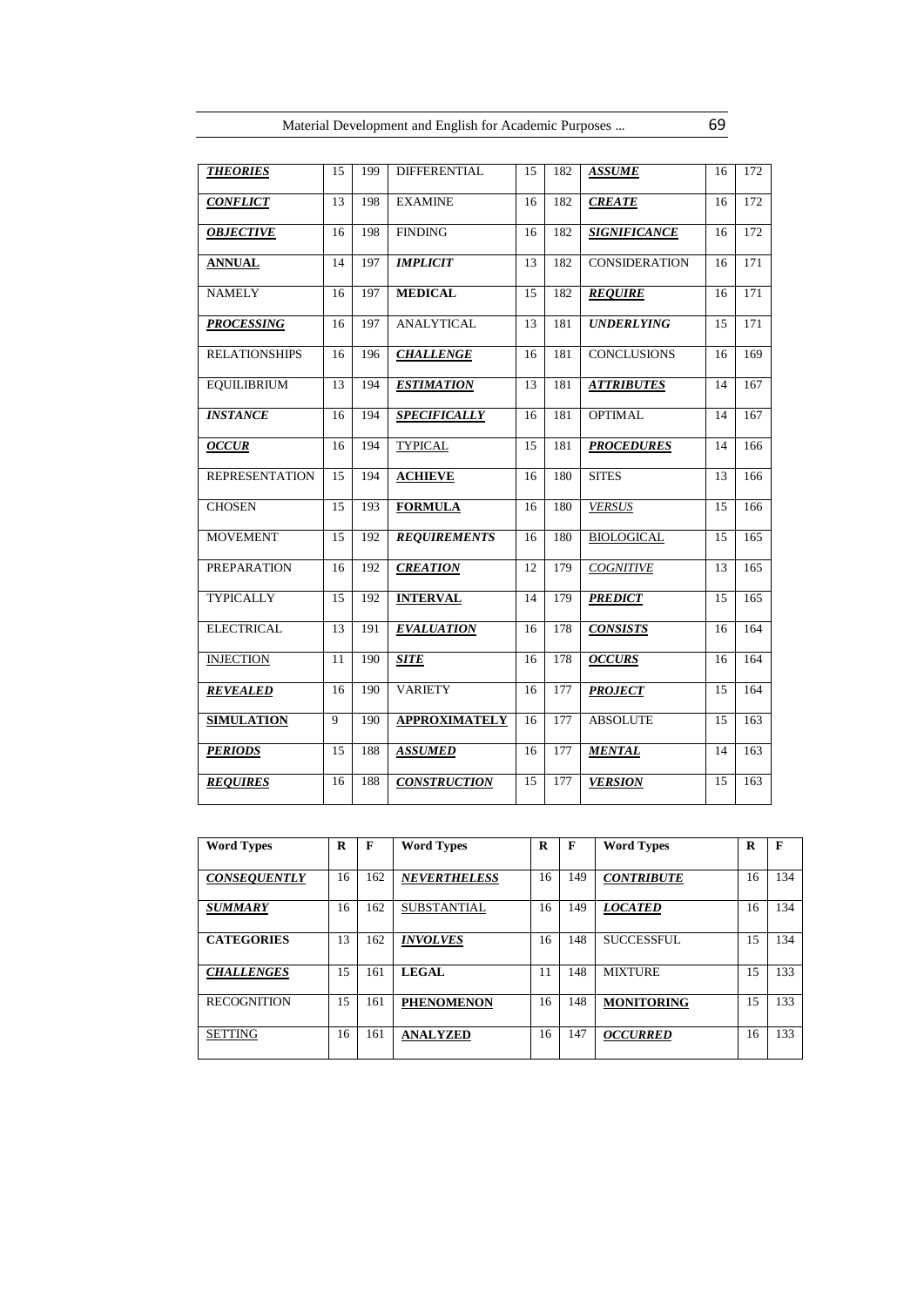| 70<br>Journal of English Language Teaching and Learning. No.19/ Spring & Summer 2017 |  |
|--------------------------------------------------------------------------------------|--|
|--------------------------------------------------------------------------------------|--|

| <b>EQUIVALENT</b>     | 15 | 160 | <b>CRITERIA</b>    | 16 | 147 | <b>CONSEQUENCES</b> | 15 | 132 |
|-----------------------|----|-----|--------------------|----|-----|---------------------|----|-----|
| <b>PHILOSOPHY</b>     | 10 | 160 | <b>OUTCOME</b>     | 14 | 147 | <b>CRUCIAL</b>      | 16 | 132 |
| <b>ENSURE</b>         | 16 | 159 | <b>INVOLVING</b>   | 16 | 146 | <b>DIGITAL</b>      | 13 | 132 |
| <b>INVESTIGATION</b>  | 16 | 159 | <b>MINIMUM</b>     | 15 | 146 | <b>DOMAIN</b>       | 16 | 132 |
| <b>TREND</b>          | 16 | 159 | <b>ARGUMENT</b>    | 13 | 145 | <b>MAGNITUDE</b>    | 13 | 132 |
| <b>PHENOMENA</b>      | 15 | 158 | <b>EXPANSION</b>   | 15 | 145 | <b>SUITABLE</b>     | 16 | 132 |
| <b>SCHEME</b>         | 14 | 158 | <b>GOALS</b>       | 14 | 145 | <b>CREATIVE</b>     | 13 | 130 |
| <b>ASSUMPTION</b>     | 15 | 157 | LONG-TERM          | 14 | 144 | <b>SUBSEQUENT</b>   | 15 | 130 |
| <b>REPRESENTATIVE</b> | 16 | 157 | <b>PROPORTION</b>  | 16 | 144 | <b>ISOLATED</b>     | 14 | 129 |
| <b>BACKGROUND</b>     | 16 | 156 | <b>FOCUSED</b>     | 16 | 143 | <b>CONSTRUCTED</b>  | 15 | 127 |
| <b>MAINTAIN</b>       | 15 | 156 | <b>INVESTIGATE</b> | 16 | 143 | <b>EVIDENT</b>      | 16 | 127 |
| <b>RESISTANCE</b>     | 14 | 156 | <b>SEQUENCE</b>    | 15 | 143 | <b>REPRESENTING</b> | 14 | 127 |
| <b>STATISTICALLY</b>  | 14 | 156 | <b>LOGICAL</b>     | 14 | 142 | <b>ERRORS</b>       | 13 | 126 |
| <b>IDENTIFICATION</b> | 16 | 155 | <b>COMPOSITION</b> | 14 | 141 | <b>STYLE</b>        | 14 | 126 |
| <b>SURVEY</b>         | 15 | 155 | <b>SECONDARY</b>   | 16 | 140 | <b>ASPECT</b>       | 15 | 125 |
| <b>COMMENT</b>        | 12 | 154 | <b>CONFIRMED</b>   | 16 | 139 | <b>CULTURES</b>     | 14 | 125 |
| <b>EVOLUTION</b>      | 15 | 154 | <b>TRANSPORT</b>   | 15 | 139 | <b>PANEL</b>        | 12 | 125 |
| <b>DEMONSTRATE</b>    | 16 | 153 | <b>COLLECTION</b>  | 16 | 138 | <b>INTEGRITY</b>    | 13 | 124 |
| <b>DEVIATION</b>      | 15 | 153 | <b>OUTCOMES</b>    | 14 | 138 | <b>LIMITATIONS</b>  | 16 | 124 |
| <b>IMPLEMENTATION</b> | 15 | 153 | COMMERCIAL         | 15 | 137 | <b>PHASES</b>       | 15 | 124 |
| <b>INTERVALS</b>      | 14 | 153 | <b>METHODOLOGY</b> | 16 | 137 | <b>CONSEQUENCE</b>  | 16 | 123 |
| <b>CRITERION</b>      | 15 | 152 | <b>EXPLANATION</b> | 15 | 136 | <b>EVALUATE</b>     | 15 | 122 |
| <b>ASSUMPTIONS</b>    | 14 | 151 | NORMS              | 12 | 136 | <b>REGIME</b>       | 14 | 121 |
| <b>INDICATING</b>     | 15 | 151 | <b>LINK</b>        | 14 | 135 | <b>CREATING</b>     | 13 | 120 |
| <b>DECISIONS</b>      | 15 | 150 | <b>VEHICLES</b>    | 11 | 135 | <b>LINKED</b>       | 15 | 120 |
| <b>EVALUATED</b>      | 14 | 150 | BRIEF              | 11 | 134 | <b>CHANNEL</b>      | 14 | 119 |
| <b>INNER</b>          | 15 | 119 | <b>MOVEMENTS</b>   | 14 | 111 | $\it{USAGE}$        | 14 | 100 |
| <b>MAINTAINED</b>     | 15 | 119 | <b>NEURAL</b>      | 11 | 111 | <b>DIMENSION</b>    | 13 | 100 |
| <b>MINOR</b>          | 14 | 119 | <b>ATTRIBUTED</b>  | 16 | 110 | <b>NOTION</b>       | 15 | 99  |
|                       |    |     |                    |    |     |                     |    |     |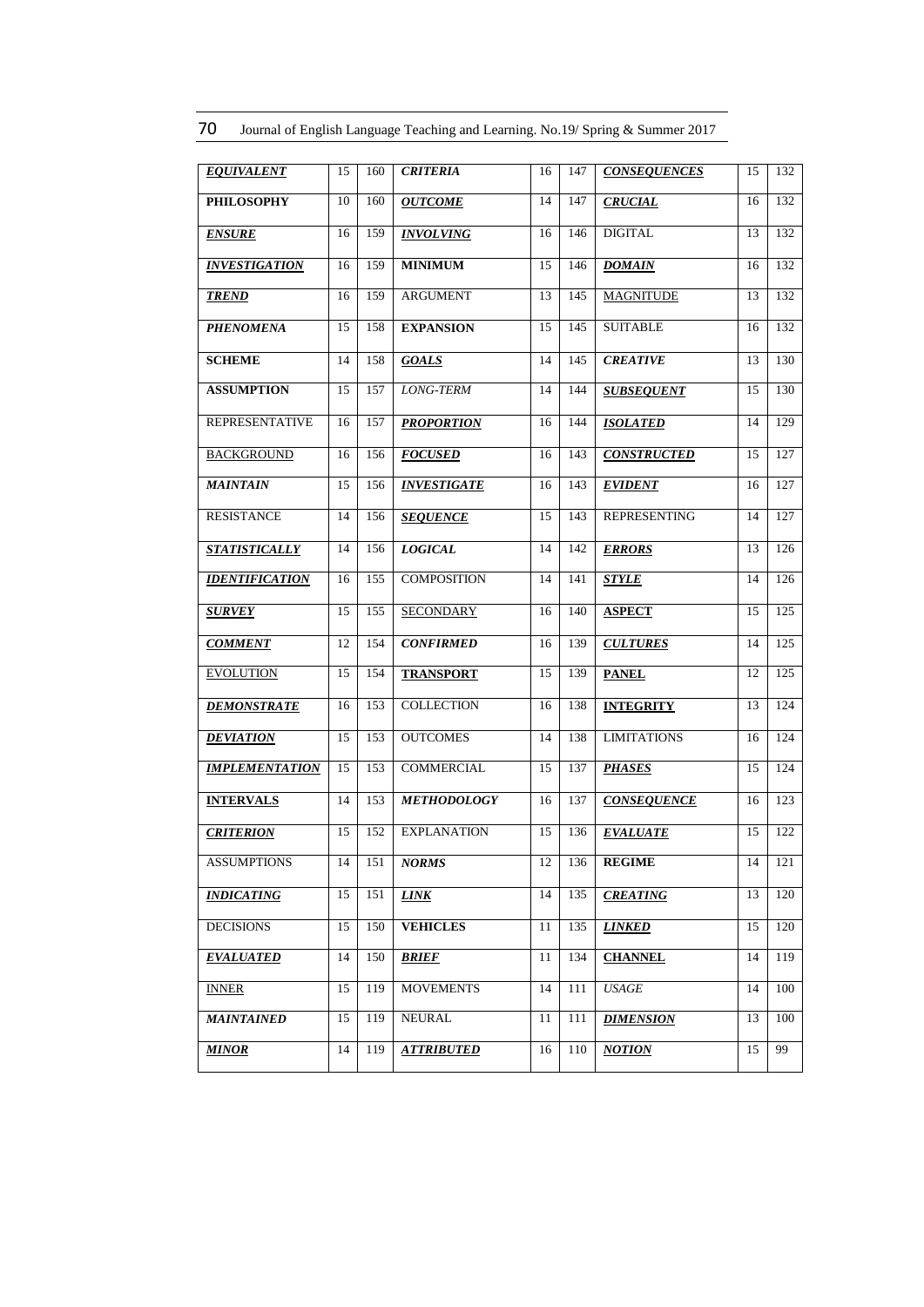| <b>REMOVED</b>        | 16 | 119 | <b>CODE</b>           | 14 | 110 | <b>TECHNICAL</b>       | 16 | 99 |
|-----------------------|----|-----|-----------------------|----|-----|------------------------|----|----|
| <b>SIMULTANEOUSLY</b> | 15 | 119 | <b>THEREBY</b>        | 16 | 110 | <b>AXIS</b>            | 15 | 99 |
| <b>CONCLUDED</b>      | 16 | 118 | <b>GENERATE</b>       | 16 | 109 | <b>INVOLVE</b>         | 16 | 98 |
| <b>NUMEROUS</b>       | 16 | 118 | <b>ASSESSED</b>       | 15 | 108 | <b>ONLINE</b>          | 13 | 98 |
| <b>SUFFICIENT</b>     | 16 | 118 | <b>CORRESPONDS</b>    | 15 | 108 | <b>PROFILE</b>         | 13 | 98 |
| <b>FOUNDATION</b>     | 15 | 117 | <b>EXPLICITLY</b>     | 12 | 108 | <b>ESSENTIALLY</b>     | 15 | 97 |
| <b>LABORATORY</b>     | 16 | 116 | <b>OBVIOUS</b>        | 16 | 108 | <b>QUANTITATIVE</b>    | 15 | 97 |
| <b>LOCATION</b>       | 16 | 116 | <b>CONSIDERABLE</b>   | 16 | 107 | <b>SELECT</b>          | 13 | 97 |
| <b>MEASURING</b>      | 15 | 116 | <b>ASSUMING</b>       | 16 | 106 | <b>SOMEWHAT</b>        | 15 | 97 |
| <b>REGULATION</b>     | 12 | 116 | <b>MOTIVATION</b>     | 12 | 106 | <b>TRANSITIONS</b>     | 8  | 97 |
| <b>RELIABLE</b>       | 16 | 116 | <b>PRINCIPAL</b>      | 16 | 106 | <b>CONTRIBUTIONS</b>   | 15 | 96 |
| <b>DIFFER</b>         | 16 | 115 | <b>REALIZED</b>       | 14 | 105 | <b>DIVERSE</b>         | 16 | 96 |
| <b>REVEAL</b>         | 15 | 115 | <b>SEPARATION</b>     | 16 | 105 | <b>PARTNERS</b>        | 12 | 96 |
| <b>SURVIVAL</b>       | 16 | 115 | <b>EXPOSED</b>        | 13 | 104 | <b>INTEGRATED</b>      | 15 | 96 |
| <b>CONTRARY</b>       | 15 | 114 | <b>EXTENSIVE</b>      | 15 | 103 | <b>INTEGRATION</b>     | 15 | 96 |
| <b>IMPLICATIONS</b>   | 14 | 114 | <b>RANDOMLY</b>       | 16 | 103 | <b>VARYING</b>         | 16 | 96 |
| <b>ULTIMATE</b>       | 14 | 114 | <b>DISPLAY</b>        | 13 | 102 | <b>VERTICAL</b>        | 11 | 96 |
| <b>CLASSIFIED</b>     | 16 | 113 | <b>EMPHASIS</b>       | 14 | 102 | <b>CAPTURE</b>         | 12 | 95 |
| <b>EXPLICIT</b>       | 13 | 113 | <b>ENHANCE</b>        | 15 | 102 | <b>DURATION</b>        | 12 | 95 |
| <b>INTERACT</b>       | 11 | 113 | <b>PLOT</b>           | 13 | 102 | <b>EQUALLY</b>         | 16 | 94 |
| <b>CONTRIBUTION</b>   | 16 | 112 | <b>VALID</b>          | 15 | 102 | <b>IDENTICAL</b>       | 16 | 94 |
| <b>ELECTRONIC</b>     | 14 | 112 | <b>ASSIGNED</b>       | 16 | 101 | <b>AFFECTS</b>         | 15 | 93 |
| <b>IMPLIES</b>        | 14 | 112 | <b>CATEGORY</b>       | 15 | 101 | <b>INSTANCES</b>       | 13 | 93 |
| <b>INHERENT</b>       | 15 | 112 | <b>CONTACT</b>        | 14 | 101 | <b>VARY</b>            | 15 | 93 |
| <b>INSTITUTE</b>      | 15 | 112 | <b>INITIALLY</b>      | 16 | 101 | <b>DECADES</b>         | 16 | 92 |
| <b>TOPIC</b>          | 14 | 112 | <b>VISION</b>         | 14 | 101 | <b>ILLUSTRATED</b>     | 15 | 92 |
| <b>ENHANCED</b>       | 13 | 111 | <b>REACTIONS</b>      | 14 | 100 | <b>RECOMMENDATIONS</b> | 12 | 92 |
| <b>FORMULATION</b>    | 12 | 111 | <b>TRANSFORMATION</b> | 14 | 100 | <b>VARIED</b>          | 16 | 92 |
| <b>ZONE</b>           | 13 | 92  | <b>SYMBOLS</b>        | 13 | 85  | <b>RESTRICTED</b>      | 16 | 77 |
| <b>ESTABLISH</b>      | 16 | 91  | <b>BRIEFLY</b>        | 16 | 84  | <b>INSTRUCT</b>        | 11 | 77 |